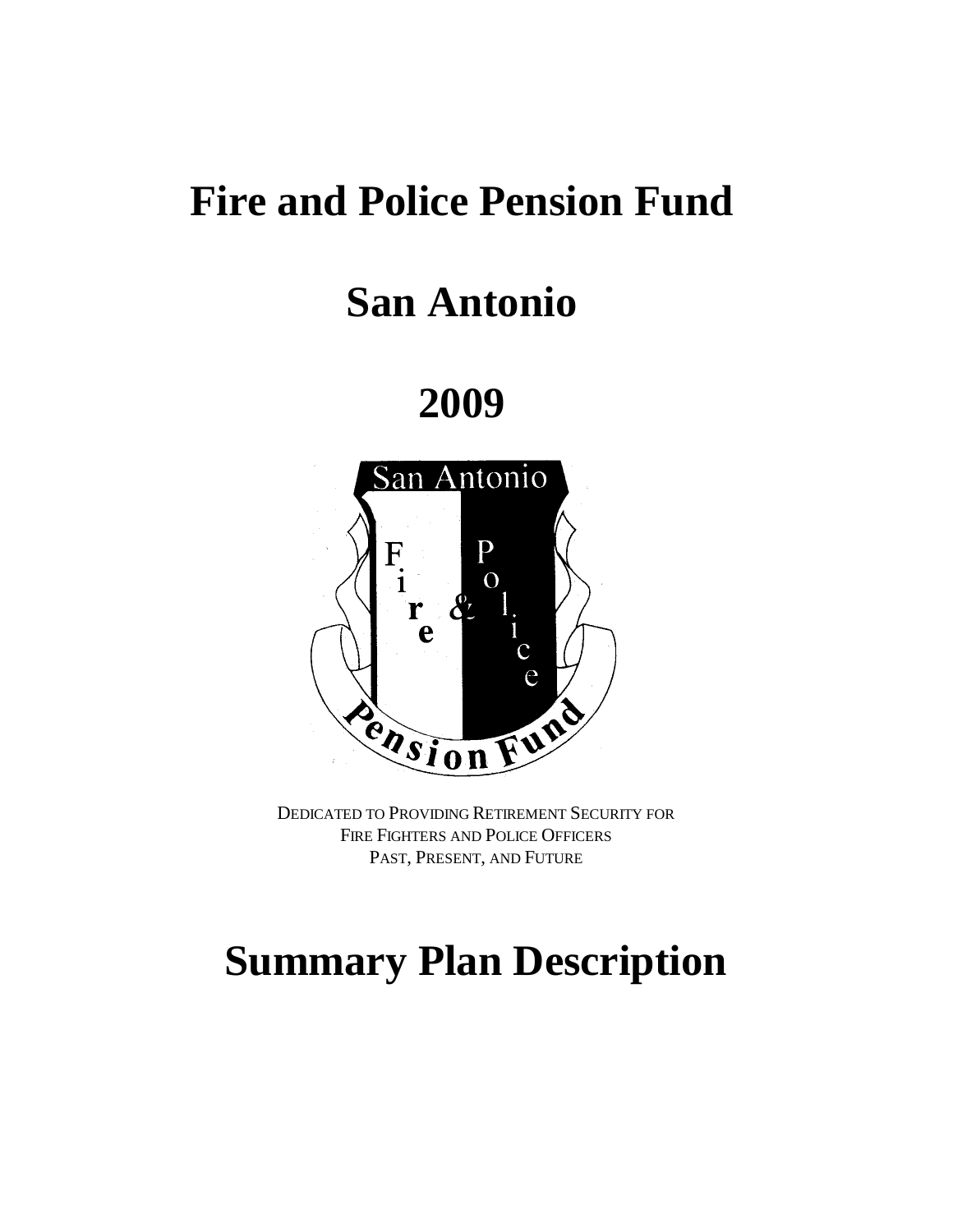Warren J. Schott, CFA Executive Director

Frank B. Burney Martin & Drought P.C. Legal Counsel

Fire and Police Pension Fund San Antonio 311 Roosevelt Avenue San Antonio, Texas 78210

Telephone: (210) 534-3262 or (800) 750-2775 Facsimile: (210) 532-4339 Email: info@safireandpolicepension.org Website: www.safireandpolicepension.org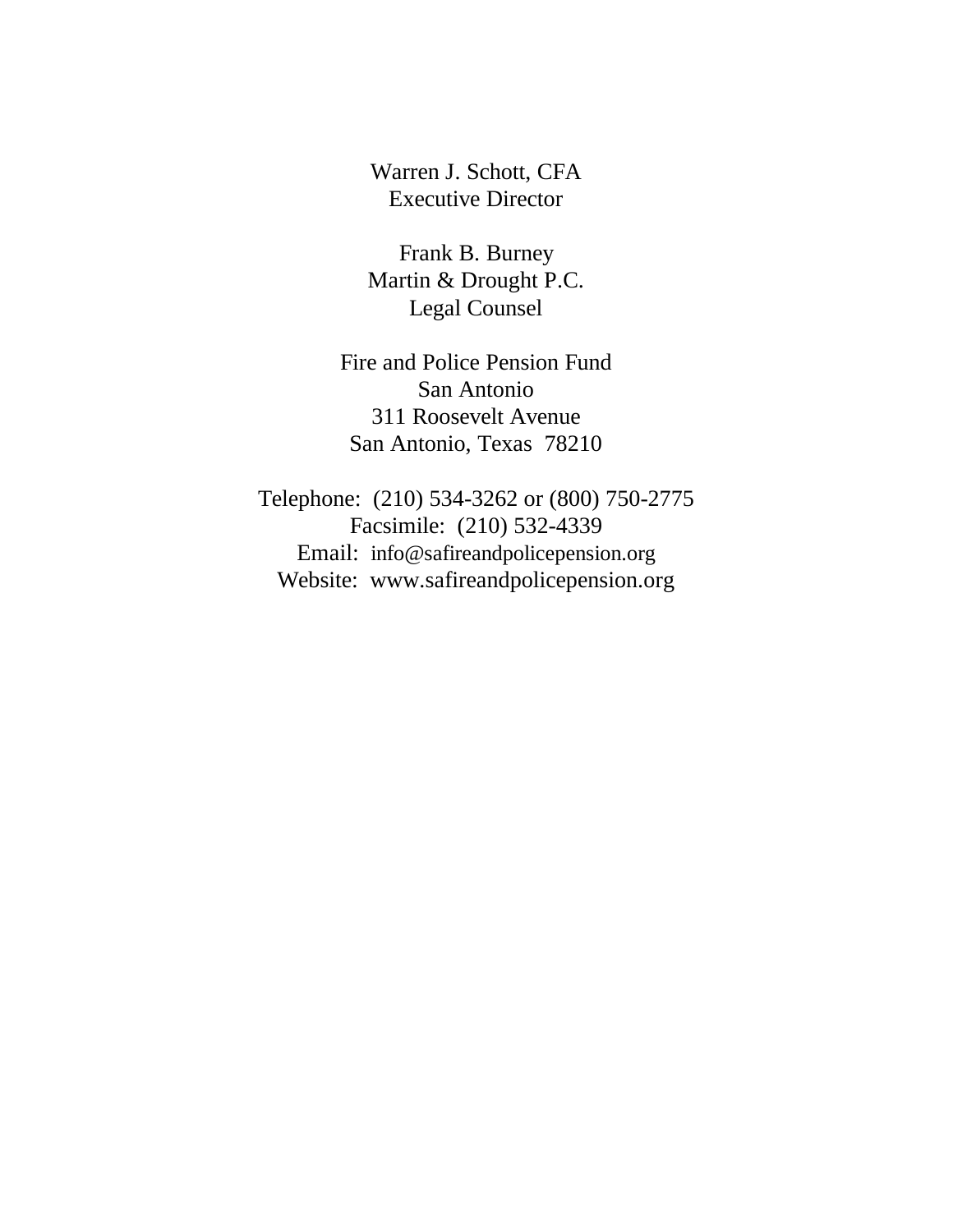# **FIRE AND POLICE PENSION FUND**

# **SAN ANTONIO**

**2009**

# **Summary Plan Description**

This Summary Plan Description is an overall summary of the statutory law governing the Fund, and provides general information concerning the operations and administration of the Fund. It is not intended to be a comprehensive analysis or explanation.

#### **THE STATUTE GOVERNING THE FUND AND THE POLICIES AND PROCEDURES ADOPTED BY THE BOARD OF TRUSTEES OF THE FUND TAKE PRIORITY OVER THIS SUMMARY.**

The governing statute and other useful information are available for viewing at the Fund's website: [www.safireandpolicepension.org.](http://www.safireandpolicepension.org/) Members and beneficiaries are encouraged to visit the website or contact the Fund office for further assistance and information. The Fund does not provide legal or tax advice. Questions concerning legal or tax matters should be directed to a qualified professional.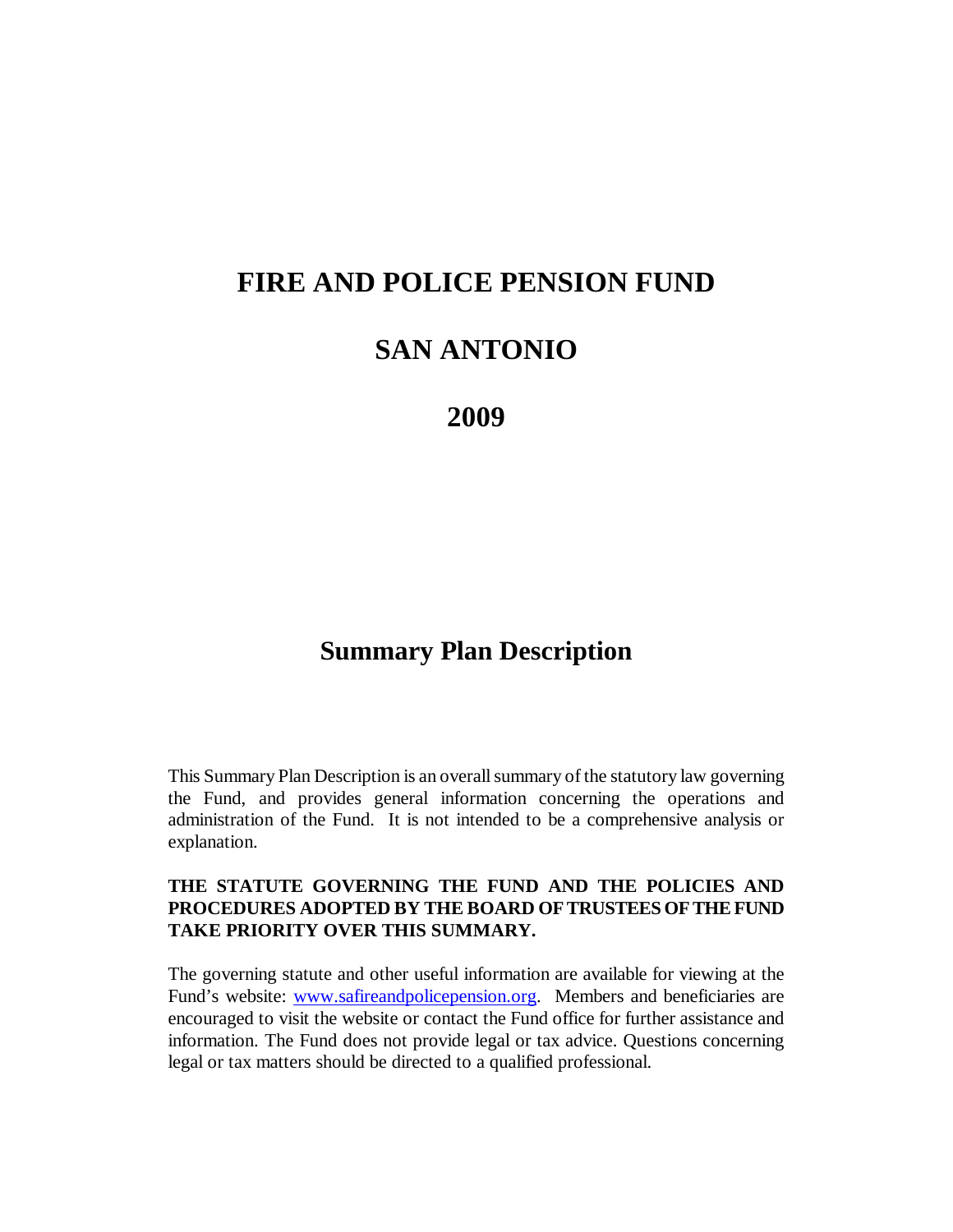# **Board of Trustees**

#### **Larry A. Reed** Retiree Representative Fire Department Chairman

## **Shawn Ury** Police Department Vice-Chairman

## **Councilman Justin Rodriguez**

City Council Secretary

# **Mayor Julián Castro** City Council

## **Councilwoman Mary Alice P. Cisneros** City Council

# **Harry Griffin**

Police Department

#### **Bart Moczygemba** Fire Department

**Alex Perez** Retiree Representative Police Department

## **Donald R. Wagoner** Fire Department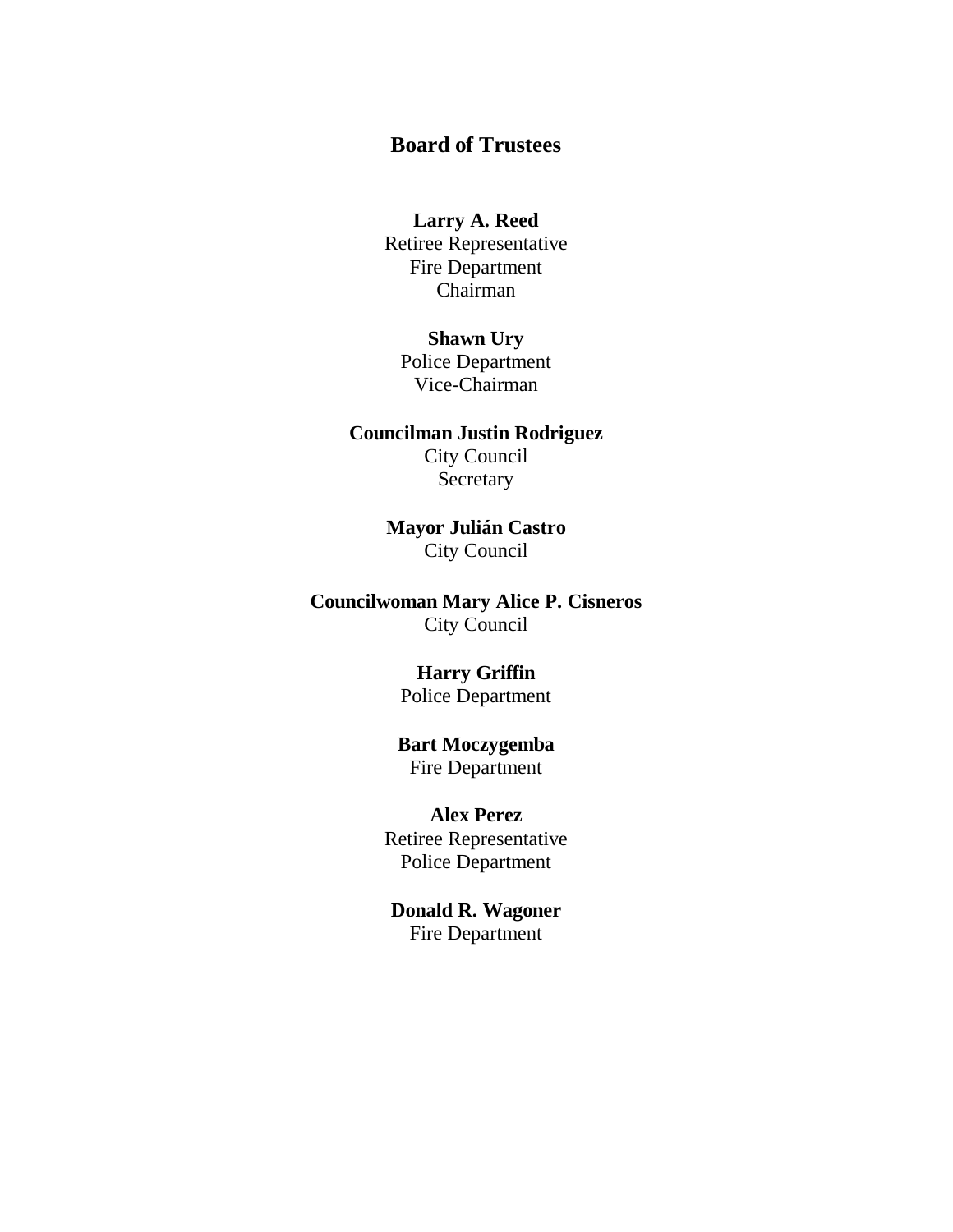# **TOPIC**

# **PAGE**

| I.   | <b>GENERAL INFORMATION</b>   |                                                               |  |  |
|------|------------------------------|---------------------------------------------------------------|--|--|
|      | A.                           |                                                               |  |  |
|      | <b>B.</b>                    |                                                               |  |  |
|      | C.                           |                                                               |  |  |
|      | D.                           |                                                               |  |  |
|      | Ε.                           |                                                               |  |  |
| II.  |                              | <b>SERVICE RETIREMENT</b>                                     |  |  |
|      |                              |                                                               |  |  |
|      | A.<br><b>B.</b>              |                                                               |  |  |
|      | C.                           |                                                               |  |  |
|      |                              |                                                               |  |  |
|      | D.                           |                                                               |  |  |
|      | Ε.                           |                                                               |  |  |
|      | F.                           | Backward Deferred Retirement Option Plan                      |  |  |
|      |                              |                                                               |  |  |
| III. | <b>DISABILITY RETIREMENT</b> |                                                               |  |  |
|      | А.                           |                                                               |  |  |
|      |                              | 1.                                                            |  |  |
|      |                              | 2.                                                            |  |  |
|      | <b>B.</b>                    |                                                               |  |  |
|      |                              | 1.                                                            |  |  |
|      |                              | 2.                                                            |  |  |
|      | C.                           |                                                               |  |  |
|      | D.                           |                                                               |  |  |
|      |                              | 1.                                                            |  |  |
|      |                              | 2.                                                            |  |  |
|      | E.                           |                                                               |  |  |
|      | F.                           |                                                               |  |  |
|      | G.                           |                                                               |  |  |
| IV.  |                              | <b>DEATH BENEFITS</b>                                         |  |  |
|      | A.                           |                                                               |  |  |
|      |                              | Death of Active Member or Regular Disability Retiree 11<br>1. |  |  |
|      |                              | 2.                                                            |  |  |
|      |                              | 3.                                                            |  |  |
|      |                              | $\overline{4}$ .                                              |  |  |
|      |                              | 5.                                                            |  |  |
|      |                              | 6.                                                            |  |  |
|      |                              | 7.                                                            |  |  |
|      | <b>B.</b>                    |                                                               |  |  |
|      |                              |                                                               |  |  |
|      |                              | 1.                                                            |  |  |
|      |                              | 2.                                                            |  |  |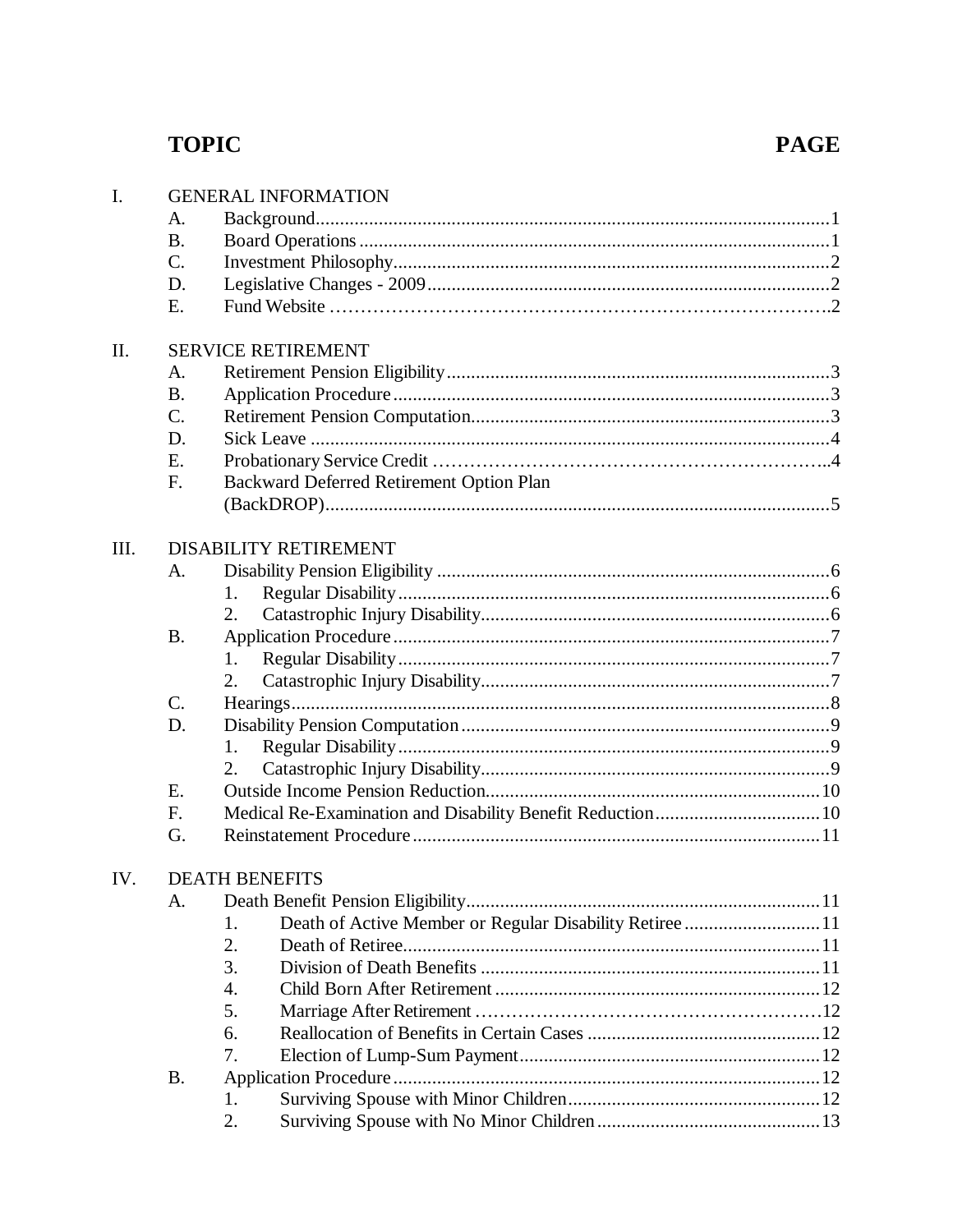|                 | $C$ .           |                                 |  |  |
|-----------------|-----------------|---------------------------------|--|--|
|                 |                 | 1.                              |  |  |
|                 |                 | 2.                              |  |  |
|                 | D.              |                                 |  |  |
|                 | Ε.              |                                 |  |  |
|                 | F.              |                                 |  |  |
|                 | G.              |                                 |  |  |
|                 | H.              |                                 |  |  |
| V.              |                 | <b>DENIAL OF BENEFITS</b>       |  |  |
|                 | A.              |                                 |  |  |
|                 | <b>B.</b>       |                                 |  |  |
| VI.             |                 |                                 |  |  |
| VII.            |                 |                                 |  |  |
| VIII.           |                 |                                 |  |  |
| IX.             |                 |                                 |  |  |
| X.              |                 | <b>MISCELLANEOUS PROVISIONS</b> |  |  |
|                 | A.              |                                 |  |  |
|                 | <b>B.</b>       |                                 |  |  |
|                 | $C$ .           |                                 |  |  |
|                 | D.              |                                 |  |  |
| XI.             |                 | ADMINISTRATIVE INFORMATION      |  |  |
|                 | A.              |                                 |  |  |
|                 |                 | 1.                              |  |  |
|                 |                 | 2.                              |  |  |
|                 |                 | $\mathcal{F}_{\mathcal{A}}$     |  |  |
|                 | <b>B.</b>       |                                 |  |  |
|                 | $\mathcal{C}$ . |                                 |  |  |
|                 | D.              |                                 |  |  |
|                 | E.              |                                 |  |  |
|                 | F.              |                                 |  |  |
|                 | G.              |                                 |  |  |
| <b>Exhibits</b> |                 |                                 |  |  |

I - Guardianships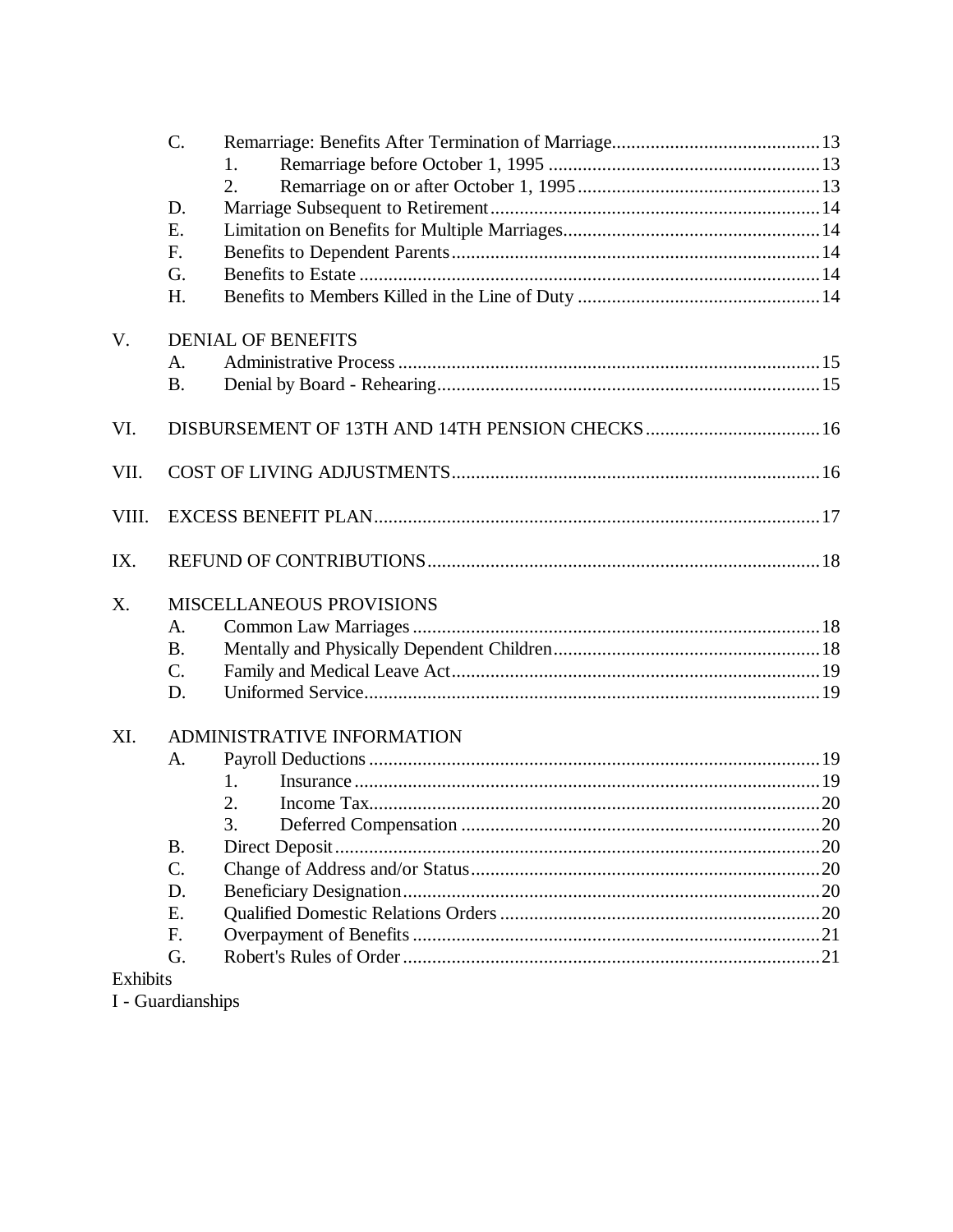# **I GENERAL INFORMATION**

#### **A. Background**

The Fire and Police Pension Fund, San Antonio (the "Fund"), was created to protect the pensions for San Antonio fire fighters and police officers and their beneficiaries because of the hazardous nature of their professions. The Fund is dedicated to providing retirement security for fire fighters and police officers--past, present and future. It is a statutory trust providing a defined benefit plan for retired police officers and fire fighters (and their beneficiaries), and disability and death benefits for current police officers and fire fighters (and their beneficiaries) employed by the City of San Antonio. It is governed by Article 6243o of Vernon's Texas Civil Statutes (the "Act") and the provisions of the Texas Government Code. (Article 6243o was most recently amended effective October 1, 2009).

The members of the Fund contribute a percentage of their total salary to the Fund, and the City of San Antonio double matches this amount. The employee's contribution is 12.32% of total salary.

The Executive Director serves as the person who oversees the investment and administrative operations of the Fund, and who further advises the Board of Trustees (the "Board") on all issues relating to ongoing investment decisions and opportunities. The Executive Director is the principal point of contact for the Fund, and all notices concerning any Board action should be addressed to the attention of the Executive Director, 311 Roosevelt Avenue, San Antonio, Texas 78210.

#### **B. Board Operations**

The nine-member Board of Trustees of the Fund normally meets at 9:30 a.m. on the last Tuesday of every month at the offices of the Fund. The Board is composed of the Mayor (or the Mayor's representative), two City Council members, two active fire fighter representatives, two active police officer representatives, one retiree fire fighter representative, and one retiree police officer representative. The fire and police representatives are elected by majority vote of the membership of their respective Associations. Officers of the Board are determined through election by the members of the Board.

The Board of Trustees is charged with the task of establishing Fund policy. The Trustees play a challenging and fiduciary role in their supervision of the Fund. The issues they address are numerous and varied. They serve strictly on a voluntary basis, yet the requests of their time are very demanding. The Board is there to serve and represent the members and the beneficiaries by protecting the Fund. The Fund operates on a fiscal year basis beginning on October 1 each year and ending on September 30 of the following year.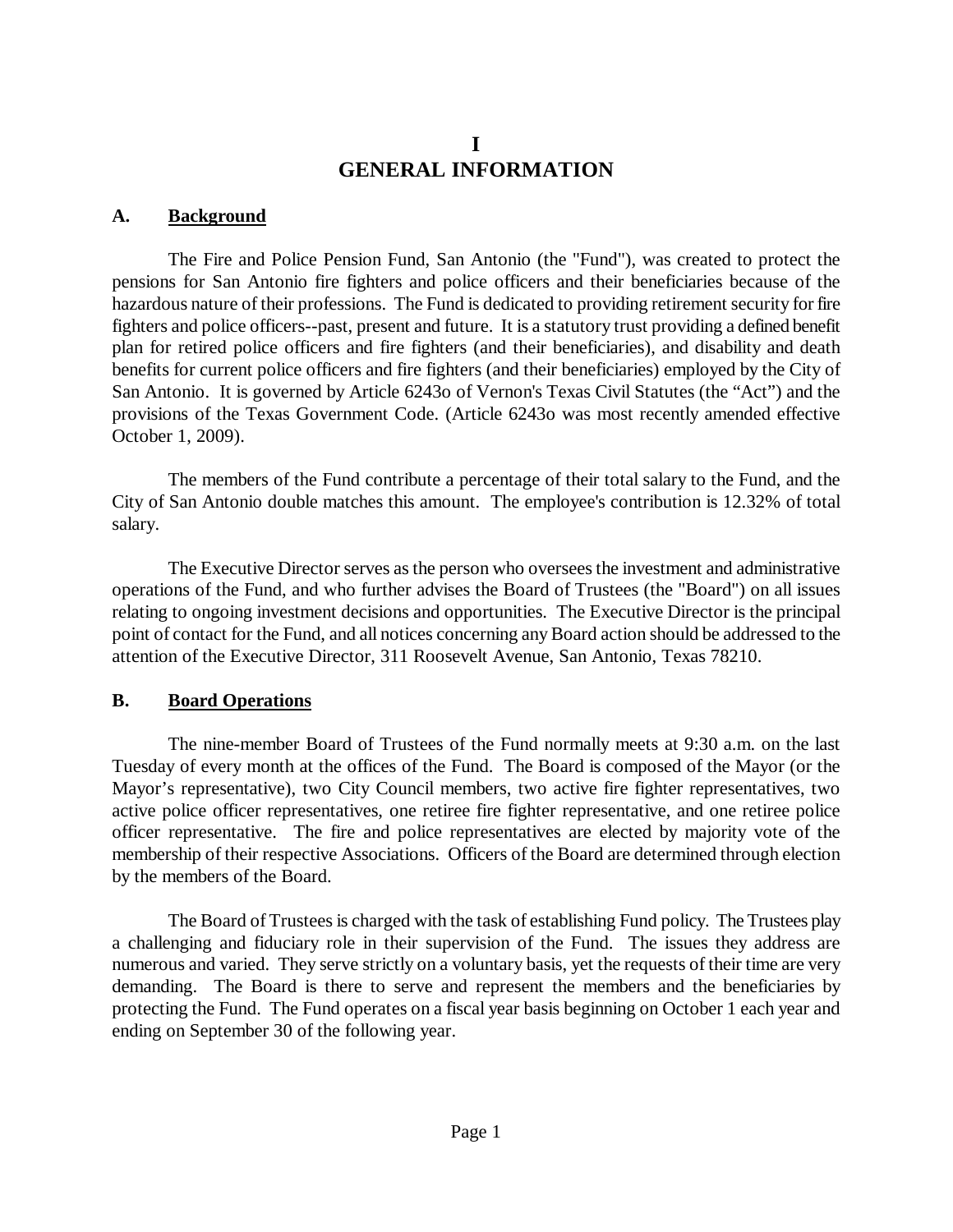## **C. Investment Philosophy**

The Fund manages a large investment portfolio to meet the needs of its members. The portfolio is currently allocated in equities (stocks), fixed income securities (bonds), cash (money market accounts) and alternative investments such as oil and gas, real estate, venture capital and timber properties. Professional consultants are employed by the Fund to assist the Board in investment decisions.

The investment strategy has as its objective a diversified approach designed to maximize returns while minimizing risk. This disciplined strategy has historically yielded successfulresults. The investment strategy is important because the returns achieved are the Fund's principal source of asset growth, rather than employer or employee contributions. Investment returns impact the actuarial soundness of the pension system significantly. Accrued unfunded liability may be reduced if investment returns exceed the assumed rate of return.

## **D. Legislative Changes - 2009**

The major changes enacted during the 2009 legislative session are the following: (i) the implementation of a procedure to allow members who have served probationary time prior to becoming a member to purchase service credit for that time; (ii) an increase in the COLA payments to members that retired between 1997 and 1999; (iii) expansion of the BackDROP payment election from 4 years to 5 years; (iv) establishment of a 55-year-old minimum age for marriage after retirement spouses to begin receiving annuity payments for those that qualify for such annuity payments; (v) an increase in the lump sum death benefit payment to spouses who do not qualify for annuity payments, and who married the deceased member post-retirement, from \$2,500 to \$15,000; (vi) the elimination of the minimum years of marriage requirement for eligibility for such lump sum payment; (vii) changing the allocation of death benefits between a surviving spouse and the dependent children of a member from 50% - spouse and 50% - children to 75% - spouse and 25% - children; and (viii) the establishment of a procedure to allow the fire chief and police chief to opt out of membership in the Fund.

# **E. Fund Website**

A helpful resource for members and other beneficiaries of the Fund is the Fund's website: [www.safireandpolicepension.org.](http://www.safireandpolicepension.org/) The website includes general information about the Fund as well as other useful content such as a benefit calculator tool for members, a "Steps to Retirement" guide, various administrative forms, current news pertaining to the Fund, Board agendas and minutes, Fund annual reports, legal and legislative information, and a calendar of events. The answers to many questions concerning Fund operations and member benefits can be quickly obtained by visiting the Fund's website.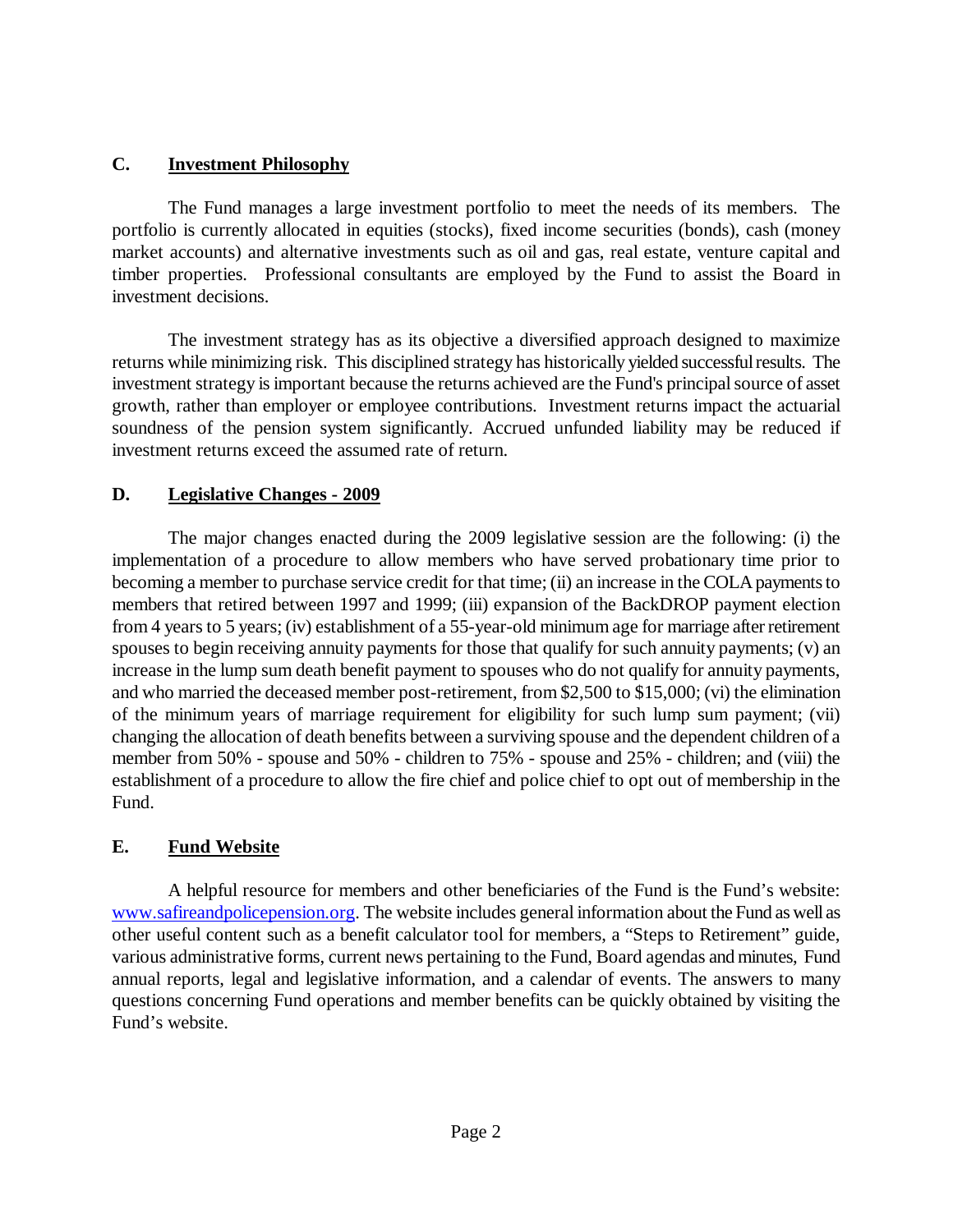# **II SERVICE RETIREMENT**

#### **A. Retirement Pension Eligibility [Section 5.01 (a)]**

Whenever a Fund member contributes the appropriate portion of his or her salary and serves the minimum vesting period, the Board of Trustees shall, upon application, authorize that a retirement pension be paid. The minimum vesting period is twenty (20) years. If a member qualifies for a retirement benefit and then ceases to be a member of the Fund, that person continues to be entitled to benefits that accrued as of the date of termination of employment.

## **B. Application Procedure**

In order to effectuate a smooth transition from active duty to retirement, every prospective retiree should notify his or her department superiors and the Fund office well in advance of the actual retirement date (a minimum of thirty days). Fund staff will advise the member of all of the necessary steps that the member will need to take in order to secure his or her retirement benefits in a timelyand efficient manner. In addition, in order to assist a member with retirement planning, Fund staff will upon request review the options available to a member under the Act, and provide estimated benefit payments for both straight annuity and BackDROP scenarios.

## **C. Retirement Pension Computation [Section 5.01 (f-1)]**

The pension of a member is computed on the basis of (i) the member's allowable service credit, determined under Section 5.01 (g) , and (ii) the member's Average Total Salary, which is the average of the member's Total Salary (see below) for the highest three years of the last five years (computed from the date of retirement). Fractional years of service are prorated based on fullmonths served as a contributing member. In no event can the annual pension exceed 87.5% of the member's Average Total Salary as of the date of retirement.

A member's Total Salary is all salary of a member except:

- a. Overtime pay, field training officer's pay, bomb squad pay, SWAT team pay, K-9 pay, and hostage team pay; and
- b. Pay for unused accrued vacation and sick leave, holiday pay, compensatory time pay, and bonus days leave, or any similar items of compensation that may be paid in the future. [See Section 1.02 (17)]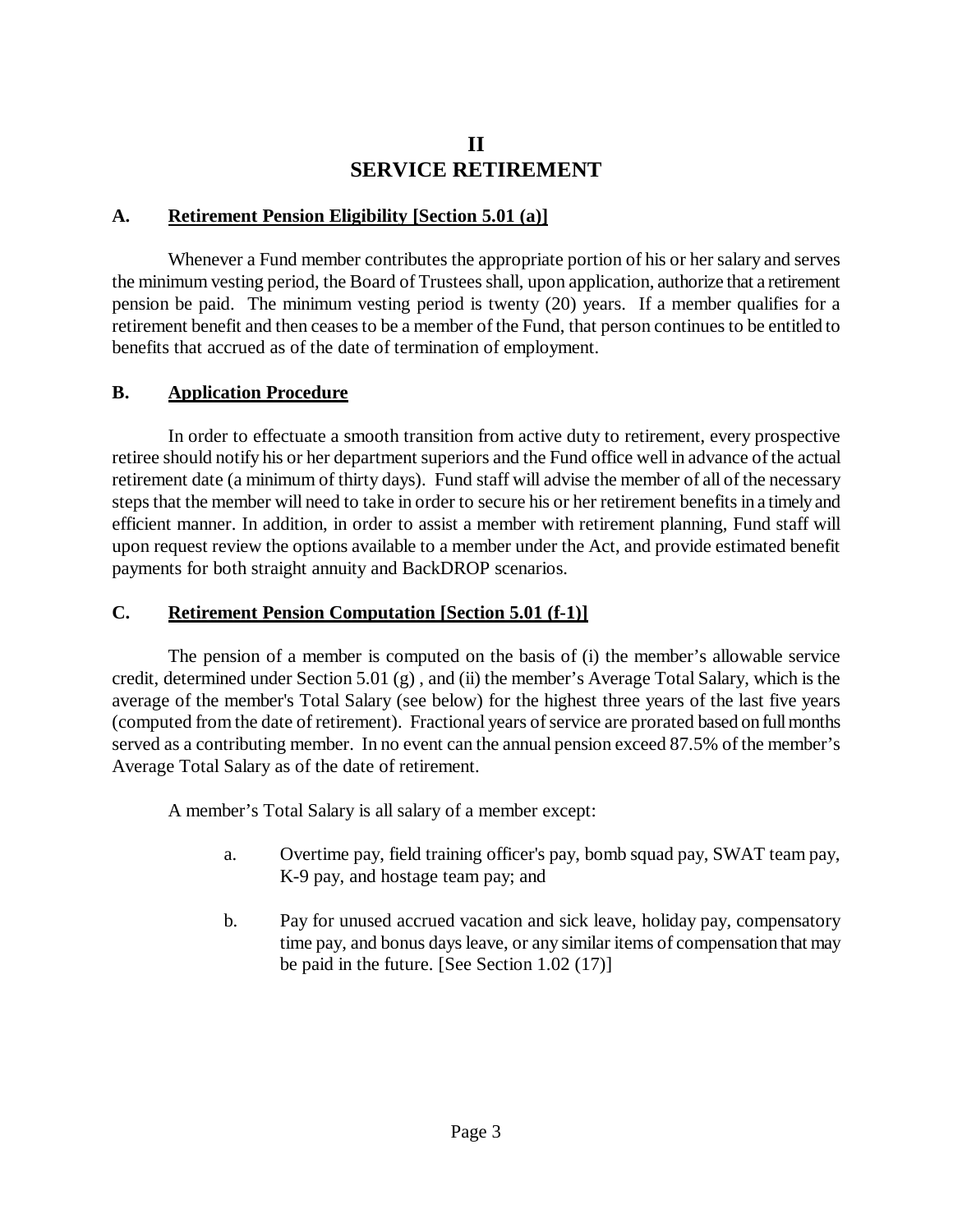The following table shows how a retirement pension is currently calculated:

| Years<br>of Service<br>(regardless of age) | <b>Percentage of Total</b><br><b>Average Salary</b> |      |
|--------------------------------------------|-----------------------------------------------------|------|
| 20                                         | $+2.25\%$ per year                                  | 45.0 |
| 21                                         | $+5.0%$                                             | 50.0 |
| 22                                         | $+5.0%$                                             | 55.0 |
| 23                                         | $+5.0\%$                                            | 60.0 |
| 24                                         | $+5.0\%$                                            | 65.0 |
| 25                                         | $+5.0%$                                             | 70.0 |
| 26                                         | $+5.0%$                                             | 75.0 |
| 27                                         | $+5.0\%$                                            | 80.0 |
| 28                                         | $+2.0%$                                             | 82.0 |
| 29                                         | $+2.0%$                                             | 84.0 |
| 30                                         | $+2.0%$                                             | 86.0 |
| 31                                         | $+0.5%$                                             | 86.5 |
| 32                                         | $+0.5%$                                             | 87.0 |
| 33                                         | $+0.5%$                                             | 87.5 |

# **RETIREMENT PENSION COMPUTATION**

The maximum allowable pension is 87.5% of a member's Average Total Salary.

If you retire with more than 20 but not more than 27 years of service credit, the percentage of your Average Total Salary will increase by 0.417% for each full month of service credit. If you retire with more than 27 years but not more than 30 years of service credit, the percentage of your Average Total Salary will increase by 0.167% for each full month of service credit. If you retire with more than 30 years of service credit, the percentage of your Average Total Salary will increase by 0.042% for each full month of service credit up to a maximum of 36 months.

# **D. Sick Leave [Section 5.01(g)]**

The respective personnel departments will provide a "Statement of Verification" of accrued sick leave as of the date of retirement. Upon retirement, all full months of unused sick leave in excess of ninety days will be included as service credit for purposes of determining the amount of the pension annuity. However, pay for unused sick leave is not included for purposes of determining TotalSalary [Section 1.02 (17)].

# **E. Probationary Service Credit [Sections 5.01(k), (l) and (m)]**

A member who was employed as a probationary firefighter or police officer prior to becoming a member of the Fund may elect to purchase one month of service credit for each full month of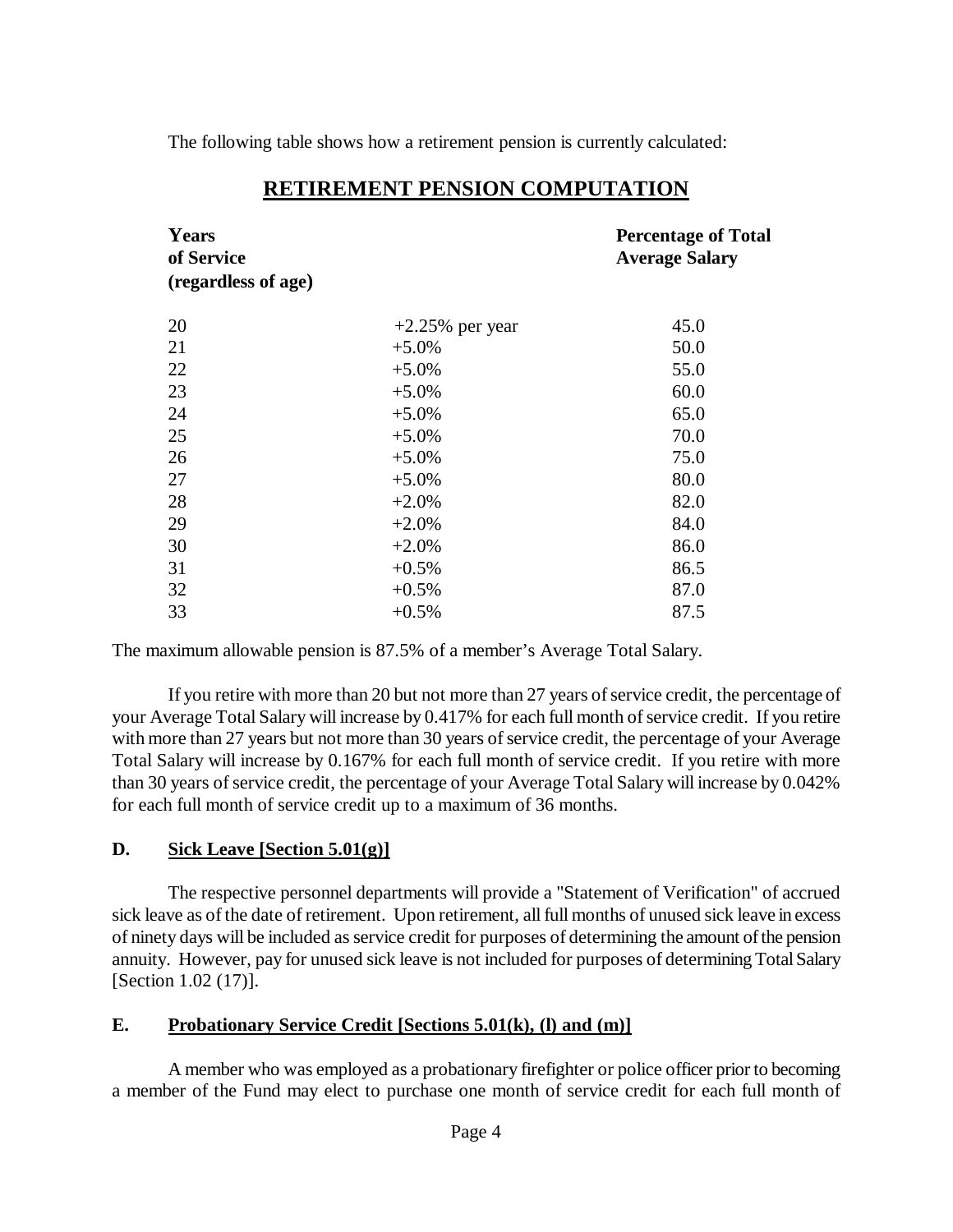probationary service, up to a maximum of 10 months. For *each month* of service credit to be purchased, the purchase price to be paid by the member is equal to the "member buyback contribution amount" for the member plus interest thereon from the member's class graduation date until December 31, 2009 (or the date full payment is received by the Fund if before December 31, 2009). The "member buyback contribution amount" is the amount of the first contribution by the member to the Fund for a full pay period, multiplied by 26, divided by 12, and multiplied by 3.

A member must make such an election on or before December 31, 2009, and must make full and final payment with "qualified funds" on or prior to September 30, 2010. "Qualified funds" are defined in the Act as pretax funds that are part of an eligible rollover distribution, as described in Section  $402(f)(2)$  of the Internal Revenue Code, or funds that have been transferred to the Fund in accordance with Sections 403(b)(13) or 457(e)(17) of the Internal Revenue Code to purchase years or fractions of years of service. Payment in full must also be made prior to the earlier to occur of the date of the member's death or the date of the member's retirement. If only partial payment is made prior to the date of death or retirement, the Fund will refund the payments without interest not later than the  $60<sup>th</sup>$  day after the date of the member's death or retirement, as applicable.

## **F. Backward Deferred Retirement Option Plan (BackDROP) [Section 5.015]**

Some members prefer to obtain part of the pension as a lump sum payment that can be used for investment or other purposes. The BackDROP option permits a retiring member to elect a lump sum payment together with a reduced pension benefit. In determining the amount of the lump-sum payment and reduced annuity when a BackDROP is elected, the amount of service credit and Average Total Salary are calculated differently than is the case with a regular (straight) annuity. The BackDROP Average Total Salary is computed as if the member's retirement date were actual retirement date less the number of BackDROP months elected, which may not exceed 60 months. For purposes of the *lump-sum payment*, service credit is calculated as follows:

Lump-sum service credit  $=$  Straight annuity service credit, <u>less:</u>

- service credit in excess of 34 years, other than credit for unused sick leave as of the date of actual retirement;
- service credit for unused sick leave as of the date of actual retirement; and
- the number of BackDROP months elected

The lump-sum payment is then computed as follows:

- An annuity amount is calculated using the lump-sum service credit and the BackDROP Average Total Salary; then
- Divided by twelve; then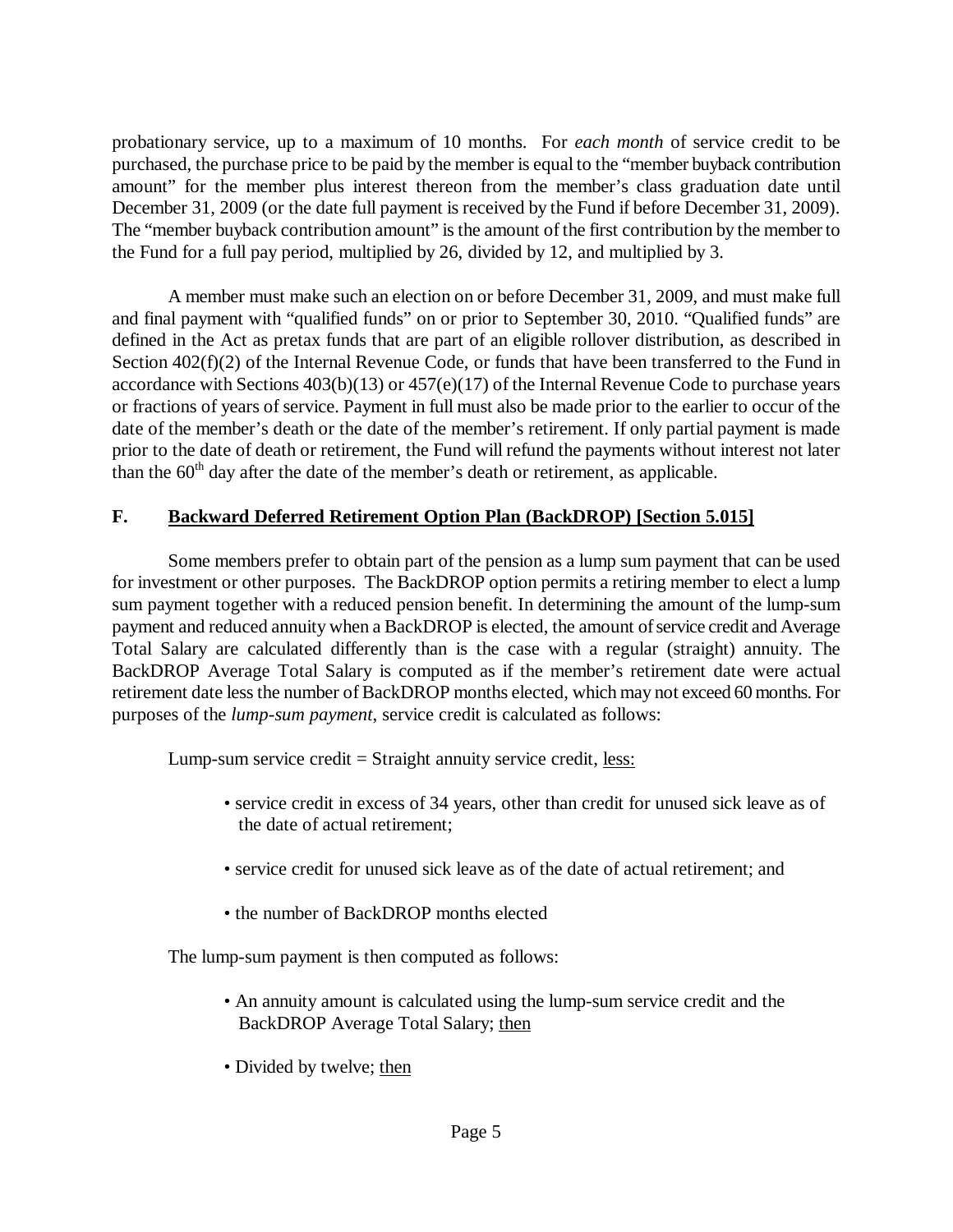• Multiplied by the number of BackDROP months elected

For purposes of the *reduced annuity,* service credit is determined in the same manner as is the case for the lump-sum calculation, except that the amount of sick leave unused on the date of actual retirement is not deducted. The reduced annuity is computed using the reduced annuity service credit and the BackDROP Average Total Salary. The reduced annuity may not exceed the maximum allowable pension under Section 5.01 (87.5% of a member'sstraight annuity Average Total Salary).

Payment of the lump sum may be deferred for up to twelve months following the date of actual retirement, and can usually be "rolled over" into a qualified retirement account (such as an Individual Retirement Account) without creating a taxable event. The lump-sumpayment mayalso be paid to the member directly, in which event the payment may be taxable. It is strongly recommended that members consult with their tax advisors prior to electing how the lump-sum payment is to be made.

# **III DISABILITY RETIREMENT**

Before applying for a disability pension, the applicant must be disabled for at least thirty continuous days. Every member considering making application for a disability pension should carefully read Sections 5.03 through 5.08 of the Act, which govern disability retirement situations.

#### **A. Disability Pension Eligibility [Section 5.03]**

#### 1. Regular Disability [Section 5.03(a)]:

A member of the Fund is eligible to retire and receive a regular disability retirement pension provided that (i) the member makes a written application for regular disability retirement with the Board, (ii) is permanently disabled through injury or disease so as to be unable to perform the duties of any available position in his or her respective department, (iii) has been off active duty for a continuous period of not less than thirty days before the date of the application, (iv) is not on indefinite suspension from the fire department or police department (when application is made or at the time the Board considers the application), and (v) has authorized the release to the Board of all medical records dated on or after the date of initial application for employment.

2. Catastrophic Injury Disability [Section  $5.03(a-1)$ ]:

A member of the Fund is eligible to retire and receive a catastrophic injury disability retirement pension provided that the member (i) makes a written application for catastrophic injury disability retirement to the Board, (ii) is permanently so disabled as a result of a catastrophic injuryas to be unable to secure any type of third-party employment, or engage in any self-employment, other than sporadic third-party or self-employment, and as a result isincapable of maintaining employment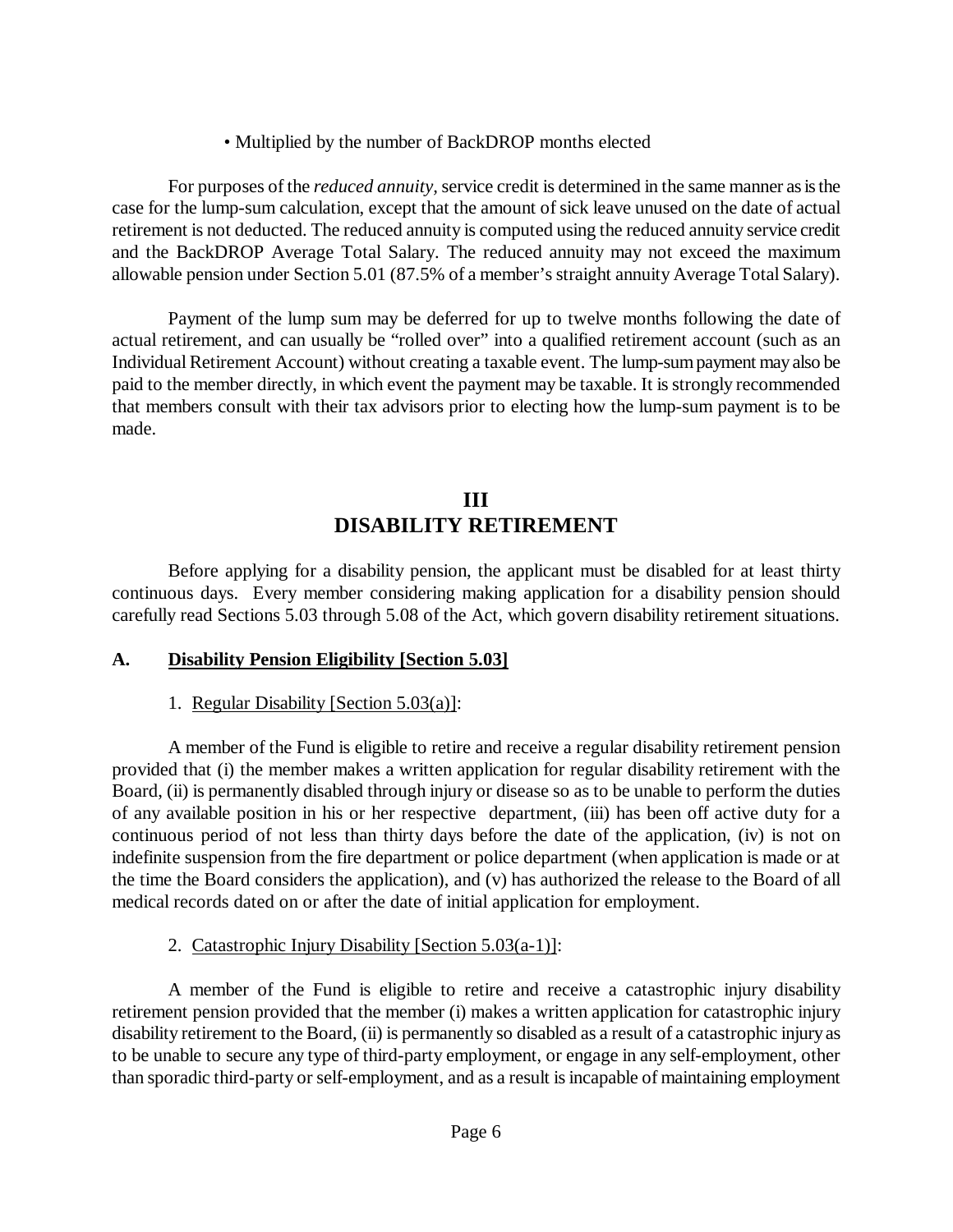resulting in an annual income that is at or above the poverty level, (iii) has had all required member contributions made on the member's behalf, (iv) is not on indefinite suspension from the fire or police department (when application is made or at the time the Board considers the application), and (v) has authorized the release to the Board of all medical records dated on or after the date of initial application for employment.

A "catastrophic injury" is an irreparable physical bodily injury sustained by a member as a direct and immediate result of the member's engaging in an activity that (i) constitutes the performance of the member's duties as a firefighter or police officer, (ii) involves an extraordinary degree of risk of bodily injury or death, and (iii) does not result in death [See Section 1.02 (4-a) of the Act].Heart/lung disease, anxiety disorders, and soft-tissue back/spine injuries may not form the basis of a catastrophic injury disability [See Sections 5.03(a-2), (a-3), and (a-4) of the Act]. The catastrophic injury disability is retroactive in that a member awarded a regular disability pension prior to October 1, 2007 may apply for the benefit. If awarded, the payment of the increased benefit willbe prospective only.

# **B. Application Procedure**

1. Regular Disability. A member applying for regular disability retirement must comply with the following requirements and procedures:

- a. Contact the Fund office and schedule an appointment.
- b. Make a written application for regular disability retirement.
- c. Execute the Authorization for Release of Medical Information form.
- d. Bring to the Fund office letters from two (2) personal physicians which state that the member is permanently disabled through injury or disease so as to be unable to perform the duties of any available position in his or her respective department.
- e. Be off of active duty for a continuous period of not less than thirty (30) days before the date of the application for disability retirement.
- f. Be a member in good standing of the fire or police department in which the member is employed (when application is made and at the time the Board considers the application).

2. Catastrophic Injury Disability. A member applying for catastrophic injury disability retirement must comply with the following requirements and procedures:

a. Contact the Fund office and schedule an appointment.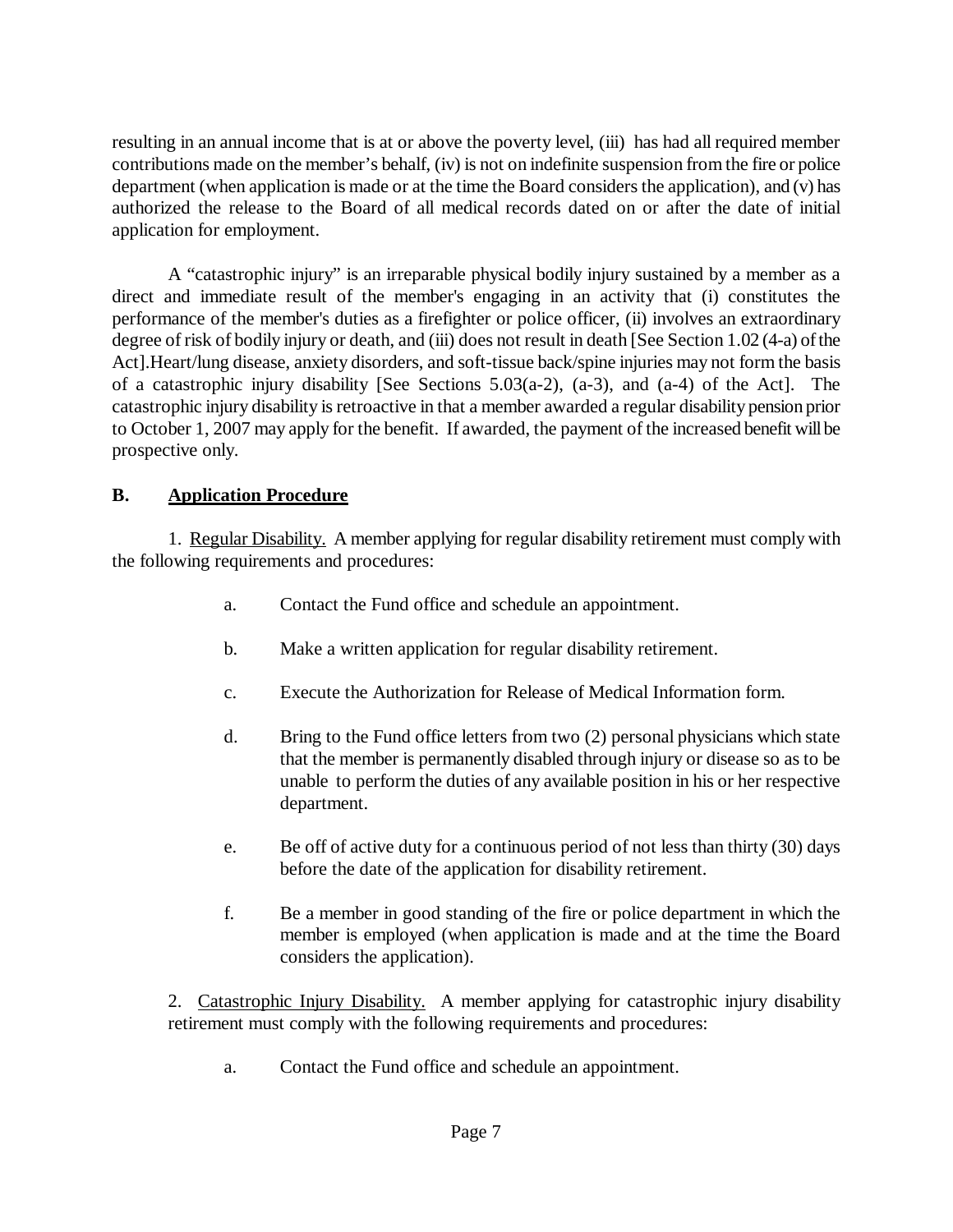- b. Make a written application for catastrophic injury disability retirement.
- c. Execute the Authorization for Release of Medical Information form.
- d. Undergo a medical examination by any physician(s) selected by the Board.
- e. Be a member in good standing of the fire or police department in which the member is employed (when application is made and at the time the Board considers the application).
- f. Meet the employability and income requirements set out in Article III.A.2. above.

At the time of the initial appointment, the Fund staff will assist the member in completing the applicable forms and will provide the member with a general overview of disability retirement benefits that may be available under the Act, examination criteria, medical re-examination provisions, the annual income review process, and the reinstatement process.

For regular disability applicants, the Fund staff will also request a written determination from the respective department Chief stating (i) whether the department is or is not able to provide the member employment within the department commensurate with the member's physical or mental capabilities, and (ii) describing any available positions that are commensurate with the member's disabilities. Such determination lies solely within the discretion of the department Chief and must be reasonably exercised. The Chief's written determination must be received by the Fund office prior to the First Hearing on the Application for Disability Retirement. If a position is available but is refused by the applicant, then the disability retirement may not be granted.

A disability retirement will be discontinued with respect to a disability retiree who, after retirement, has been offered a position commensurate with the retiree's disability by the Chief of his or her respective department and who refuses the position. Once granted, a disability retirement benefit may not be completely discontinued unless the disability retiree has been accepted for reinstatement in that person's former position or status by the Chief of his or her respective department.

# **C. Hearings**.

.

Upon the completion of all application requirements, receipt of all necessary documentation, and initial action on the matter by the Disability Committee of the Board, the Fund staff willschedule the First Hearing on the Application for Disability Retirement at the next regularly scheduled Board meeting. At the First Hearing, if the Board determines that the applicant has met all application requirements, and if the Chief of the applicant's respective department has determined that there is no position available commensurate with the disability of the applicant (with respect to regular disability applications), then the following apply: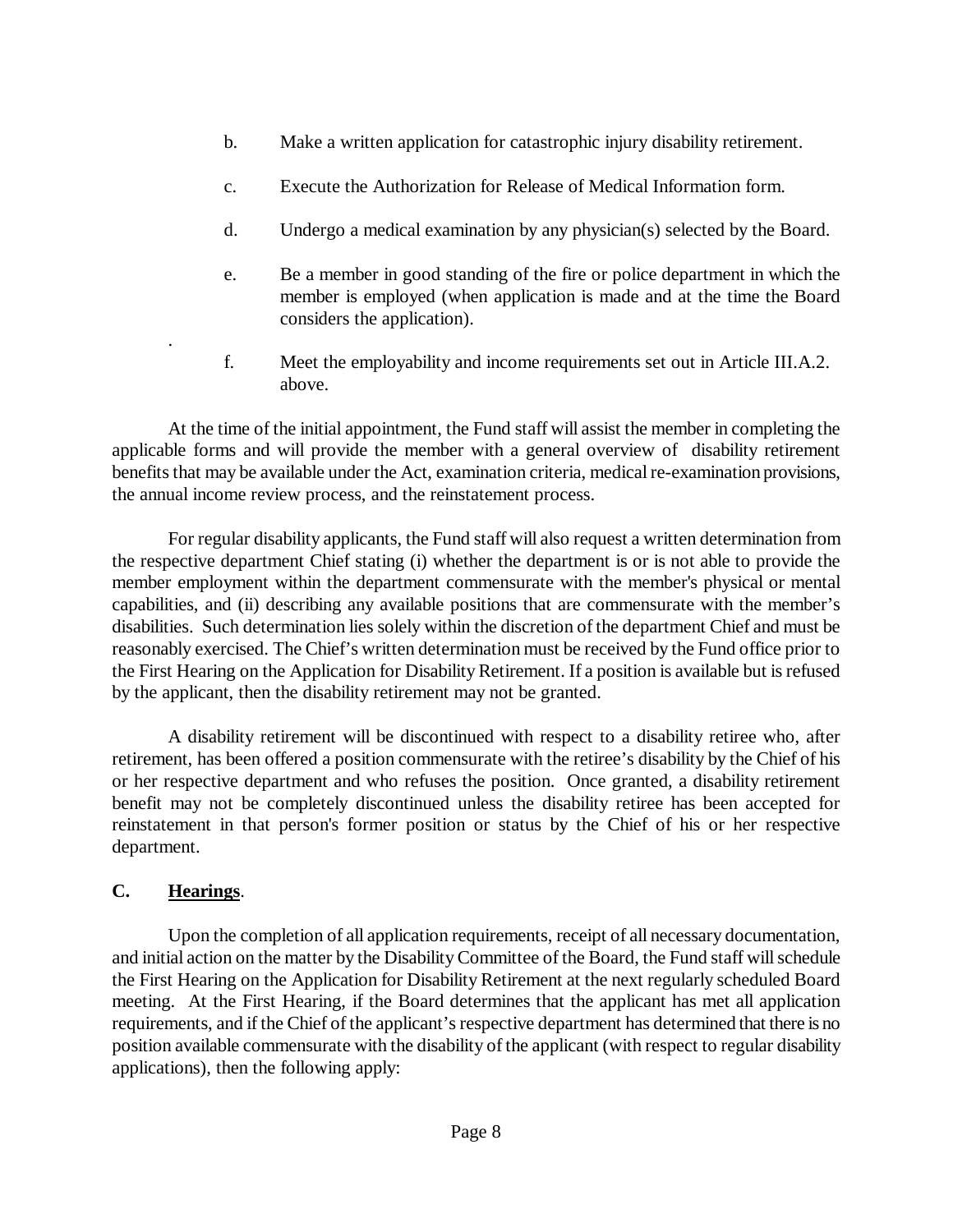- 1. A member of the Fund who applies for disability retirement is subject to medical examination as determined by the Board.
- 2. If the Board orders one or more independent medical evaluations, the attending physician(s) designated by the Board shall report to the Executive Director that:
	- a. For a regular disability applicant, the member is/is not permanently disabled through injury or disease so as to incapacitate the member from the performance of duties.
	- b. For a catastrophic injury disability applicant, the member does/does not meet the employability and income requirements set out in Article III.A.2. above.
	- c. The physician must submit a written narrative of the member's examinations.

Upon receipt of any independent medical evaluations required by the Board and further action on the matter by the Disability Committee of the Board, the Fund office shall schedule the Second Hearing on the Application for Disability Retirement at the next regularly scheduled Board meeting. At the Second Hearing, all documents, medical reports and other relevant information will be presented to the Board for its consideration, together with the recommendation of the Disability Committee of the Board, if any. The applicant, or his or her designated representative, is entitled to present evidence and/or question witnesses at the hearing, or may waive this right.

#### **D. Disability Pension Computation [Section 5.04]**

#### 1. Regular disability:

When a member is granted a regular disability retirement pension as provided above, such member shall be entitled to receive from the Fund (i) if the member has served at least three years before the date of retirement, 50% of the member's Average Total Salary, computed fromthe date of retirement; or, (ii) if the member has served less than three years but more than two months before the date of retirement, 50% of the member's average monthly salary multiplied by 12; or, (iii) if the member has served less than two months before the date of retirement, 50% of member's average daily salary multiplied by 360. All disability retirement benefits are paid on a monthly basis.

#### 2. Catastrophic injury disability:

When a member is granted a catastrophic injury disability retirement pension, such member shall be entitled to receive from the Fund (i) if the member has served at least three years before the date of retirement, 87.5% of the member's Average Total Salary, computed from the date of retirement; or, (ii) if the member has served less than three years but more than two months before the date of retirement, 87.5% of the member's average monthly salary multiplied by 12; or, (iii) if the member has served less than two months before the date of retirement, 87.5% of the member's daily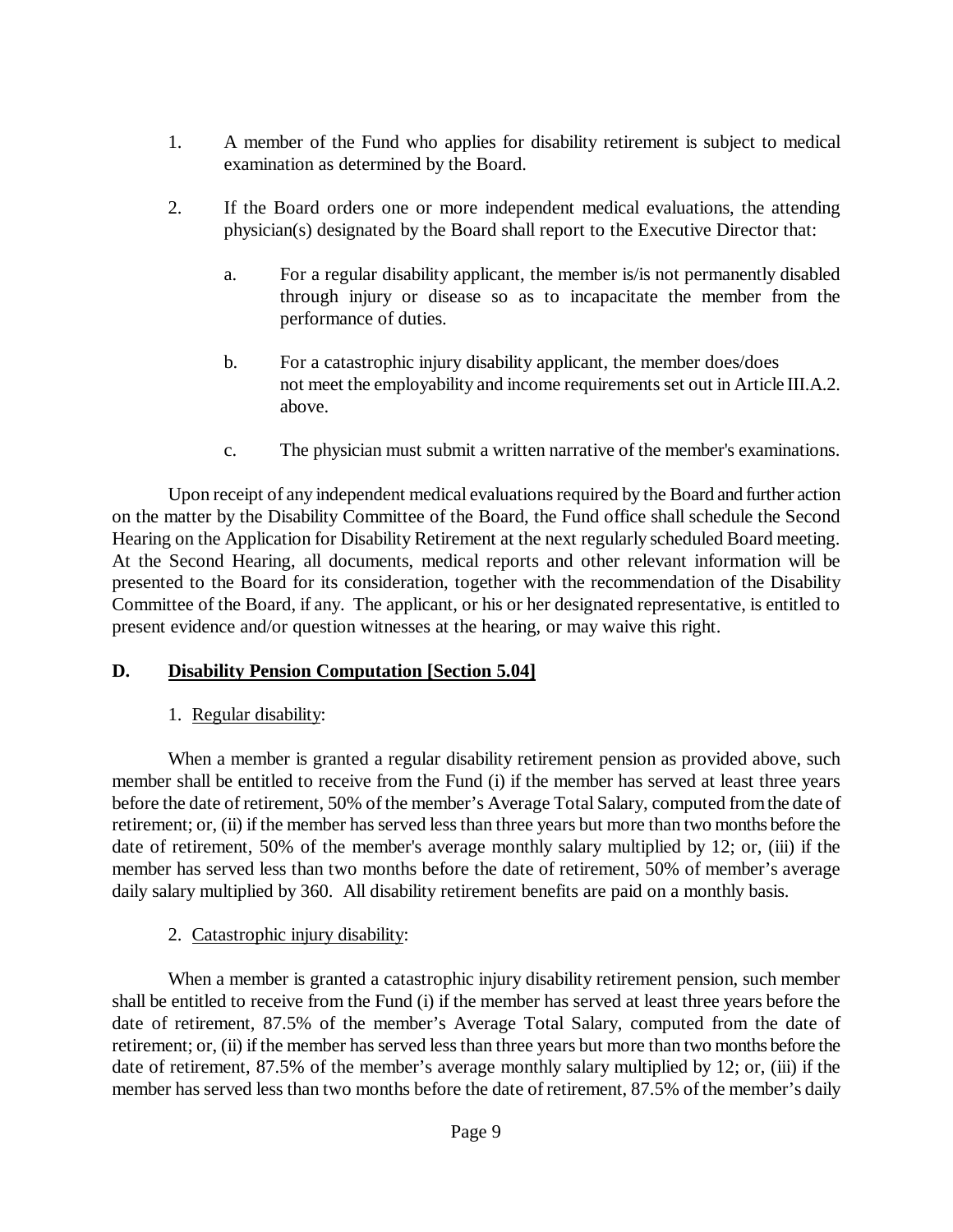salary multiplied by 360. All disability retirement benefits are paid on a monthly basis.

## **E. Outside Income Pension Reduction [Section 5.07]**

All disability retirement pensioners retiring after August 29, 1979 who are less than 65 years of age must provide the Fund, not later than May 1 of each year, a true and complete copy of the retiree's income tax return for the previous year. Retirees who are at least 65 years of age as of December 31 of the previous year are exempt from this requirement.

If a regular disability retiree received income from other employment, including selfemployment, during the preceding year, the Fund may reduce the retiree's disability retirement benefits by \$1 for each \$2 earned, on a monthly basis, but not below the minimum monthly pension as stated in Section 5.05(c) of the Act.

# **F. Medical Re-Examination and Disability Benefit Adjustment [Section 5.05]**

After a disability retirement pension has been granted, the Board may cause a disabilityretiree to undergo medical re-examination(s) by any reputable physician(s) selected by the Board. A retiree who has been granted a catastrophic injury disability pension must undergo a mandatory medical reexamination within five years following the initial grant of the catastrophic injury disability pension, and thereafter no less often than once every five years. Based on the examination(s), the Board shall determine whether the disability retirement benefit shall be continued, decreased, restored to the original amount if it had been previously decreased, or discontinued.

Any reduction resulting from the findings of medical examinations shall(except in the case of discontinuance) be subject to the following restrictions:

1. If retirement occurred before August 30, 1971, the annuity may not be reduced to less than an annuity calculated based on (i) the retiree's service credit, (ii) an annual multiplier of 2.25%, and (iii) the greater of the annual base pay of a private at the time of the original granting of the pension or \$2,400.00.

2. If retirement occurred on or after August 30, 1971, the annuity may not be reduced to less than an annuity calculated based on (i) the retiree's service credit, (ii) an annual multiplier of 2.25%, (iii) if the member has served at least three years before the date of retirement, the member's Average Total Salary, computed from the date of retirement, (iv) if the member has served less than three years but more than two months before the date of retirement, the member's average monthly salary multiplied by 12; and (v) if the member has served less than two months before the date of retirement, the member's average daily salary multiplied by 360.

A disability retiree who, after notice, fails to undergo a medical examination required by the Board is subject to a reduction or a total discontinuance of the disability retirement benefit.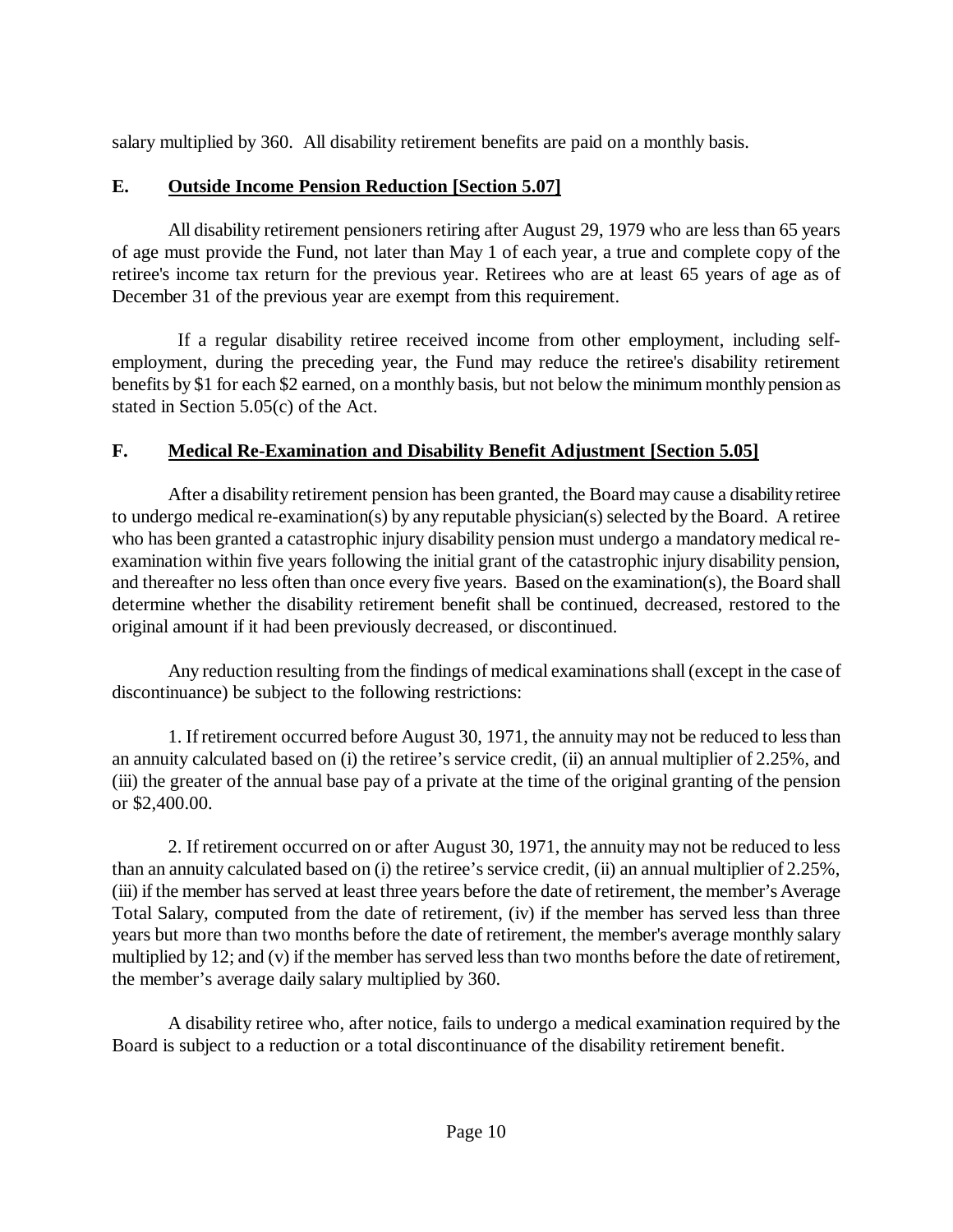## **G. Reinstatement Procedure [Section 5.06]**

A disability retiree who applies for reinstatement to active duty must, in addition to complying with applicable civil service laws, file a written application with the Board to discontinue the disability pension, subject to medical examination, indicating that the retiree has recovered from the disability and certifying that the Chief of the applicable department has approved the reinstatement.

# **IV DEATH BENEFITS**

## **A. Death Benefit Pension Eligibility**

#### 1. Death of Active Member or Regular Disability Retiree [Sections 6.02(a) and (b)]

If a member or regular disability retiree dies leaving a surviving spouse or one or more dependent children, the surviving spouse and the children are entitled to receive, at the election of the surviving spouse, an aggregate death benefit annual pension equal to the greater of (i) 50 percent of the member's Average Total Salary, or (ii) the same percentage of the member's Average TotalSalary that the member would have been entitled to receive as a retirement pension if the member could have retired on the date of death, except that the percentage may not exceed the percentage to which a member with 27 years of service would be entitled.

#### 2. Death of Retiree [Section 6.02(c)]

If a retiree other than a regular disability retiree dies leaving a surviving spouse or one or more dependent children, the aggregate death benefit is equal to the lesser of (i) the retirement annuity a retiring member would receive who had the same Average Total Salary as the deceased retiree and 27 years of service credit, or (ii) the retirement annuity the deceased retiree was receiving at the time of his or her death.

#### 3. Division of Death Benefits [Sections 6.02(d), (d-1), (e) and (f)]

If there is a surviving spouse and one or more dependent children, the benefit is awarded 75% to the surviving spouse and 25% to the dependent children. The change from the previous 50/50 allocation became effective on October 1, 2009, and is applicable to all annuities being paid by the Fund which are divided between a surviving spouse and dependent children, regardless of when the death of the member or retiree occurred. If there are no dependent children, all of the benefit is paid to the surviving spouse. If there is no surviving spouse, the entire benefit is awarded to the children. Any award to more than one dependent child is divided equally among them. The benefits paid to a minor child cease at age 18 (except in the event the child is disabled and is wholly dependent).

# 4. Child Born After Retirement [Section 6.02 (g)]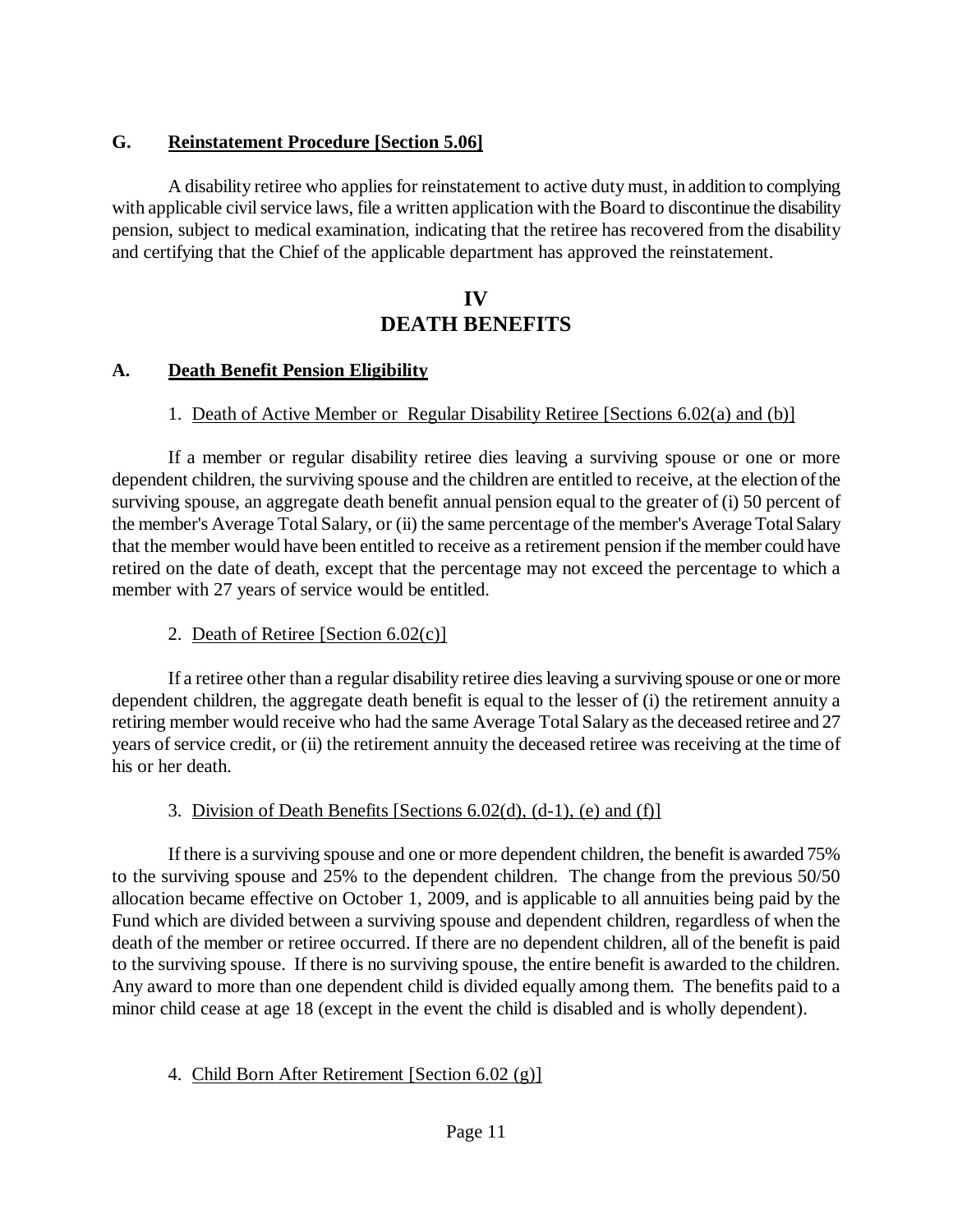A child who is born after the date of retirement of a member is not entitled to a death benefit pension unless the member was married to the other biological parent of the child on the date of retirement.

#### 5. Marriage After Retirement [Sections  $6.02$  (d-2), (g), (g-1) and (g-3)]

A surviving spouse who was not married to the retiree at the time of the retiree's retirement but was married to the retiree for at least five consecutive years preceding the retiree's death is entitled to receive the entire death benefit of a surviving spouse, provided that the surviving spouse is at least 55 years old. If the surviving spouse is not at least 55 years old on the date of death of the retiree he or she will be entitled to no benefits from the Fund until age 55. In such event, the entire benefit is awarded to the children until such time as the surviving spouse reaches age 55. A surviving spouse who was not married to the retiree at the time of the retiree's retirement and was married to the retiree less than five consecutive years preceding the retiree's death is entitled to receive only the benefits, if any, provided under Section 6.08 of the Act.

#### 6. Reallocation of Benefits in Certain Cases [Sections 6.02(h) and (i)]

If a member or a retiree dies, leaving a surviving spouse and at least one dependent child, the benefit awarded to the spouse is increased from 75 percent to 100 percent once all children reach adulthood [Section 6.02(h)]. Likewise, if the surviving spouse dies leaving dependent children, the amount awarded to the children is increased from 25 percent to 100 percent [Section 6.02(i)].

#### 7. Election of Lump-Sum Payment [Section 6.14]

The surviving spouse of an active member who dies may elect to receive death benefits in the form of a lump-sum payment and reduced annuity under certain circumstances. The lump-sum payment and reduced annuity are calculated similarly as is the case with a BackDROP election by a retiring member provided for in Section 5.015 of the Act. Please consult the Fund to determine eligibility for this option and for assistance in calculating available benefits.

#### **B. Application Procedure**

#### 1. Surviving Spouse With Minor Children

- (a) The applicant must bring the following documentation to the Fund:
	- (1) A certified copy of the decedent's death certificate.
	- (2) A certified copy of the applicant's marriage license.
	- (3) A certified copy of each minor child's birth certificate.
	- (4) If a marriage after retirement is involved, a copy of the applicant's valid driver's license, or other credible evidence of age.
	- (5) A Letter of Guardianship (contact the Fund office for assistance in filing for guardianship and refer the exhibit attached explaining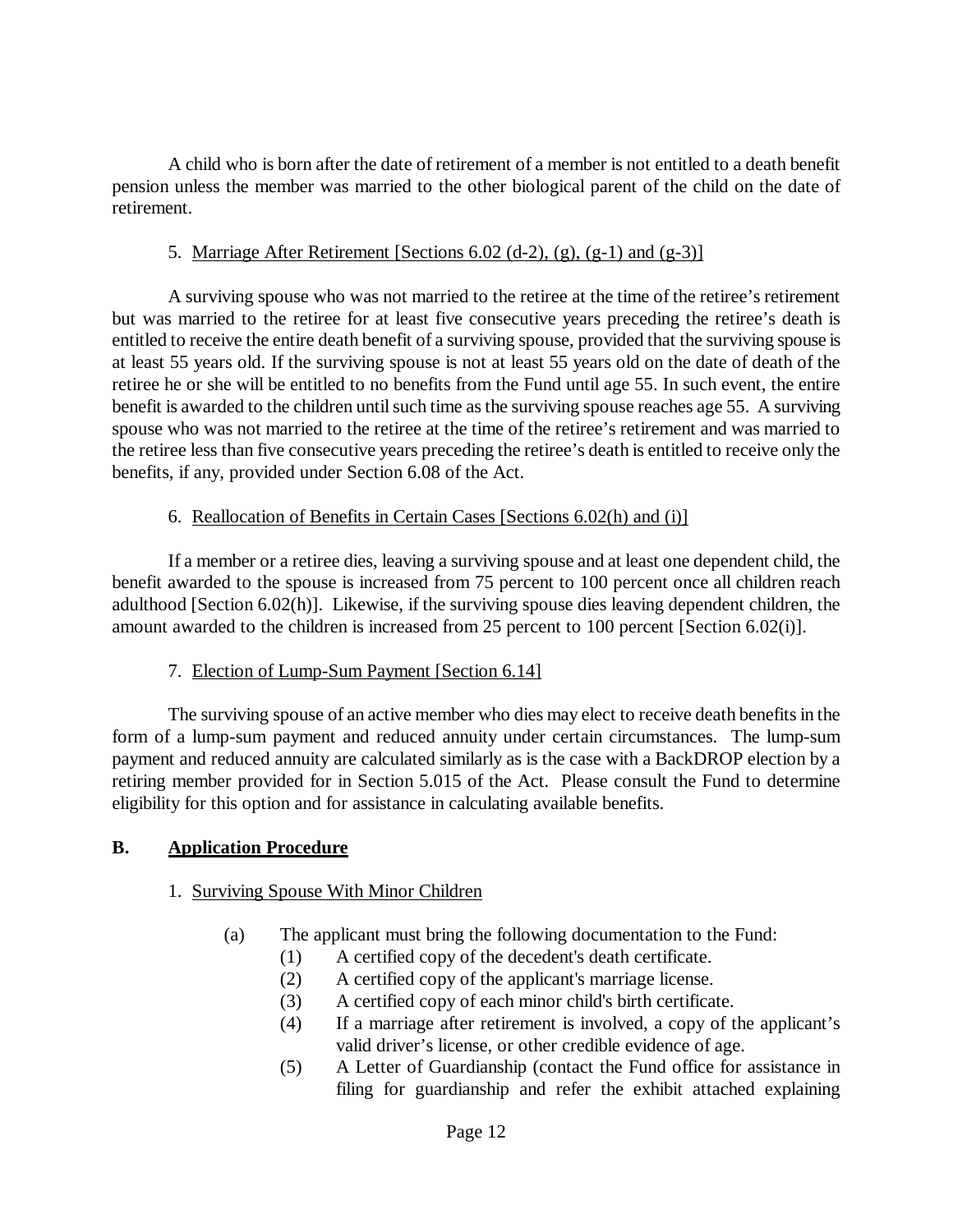guardianships).

- (6) A copy of the social security card for each minor child.
- (7) Documentation of any mental or physical disability of any child, if applicable.
- (b) The applicant must file a notarized application with the Fund.
- (c) Once all application requirements have been met, action on the application will be conducted at the next regularly scheduled Board meeting.

#### 2. Surviving Spouse with No Minor Children

- (a) The applicant must submit the following documentation to the Fund:
	- (1) A certified copy of decedent's death certificate.
	- (2) A certified copy of applicant's marriage license.
	- (3) If a marriage after retirement is involved, a copy of the applicant's valid driver's license, or other credible evidence of age.
- (b) The applicant must complete and file a notarized application for a beneficiary pension with the Fund.
- (c) Once all application requirements have been met, action on the application will be conducted at the next regularly scheduled Board meeting.

#### **C. Remarriage: Benefits After Termination of Marriage [Section 6.04]**

#### 1. Remarriage before October 1, 1995:

If a beneficiary widow/widower remarried before October 1, 1995, or a beneficiarydependent child married before October 1, 1995, pension payments were discontinued under prior law. Current law now provides that if the marriage of that beneficiary widow/widower or dependent child terminates on or after October 1, 1995, that person may reapply for benefits. The applicant must submit to the Fund office a certified copy of the Divorce Decree or a certified copy of the spouse's death certificate. The applicant shall be entitled prospectively on application to 100% of the pension that was in effect on the date of termination of benefits.

#### 2. Remarriage on or after October 1, 1995:

There is no termination of benefits if the remarriage of the beneficiary widow/widower or dependent child occurred or occurs on or after October 1, 1995.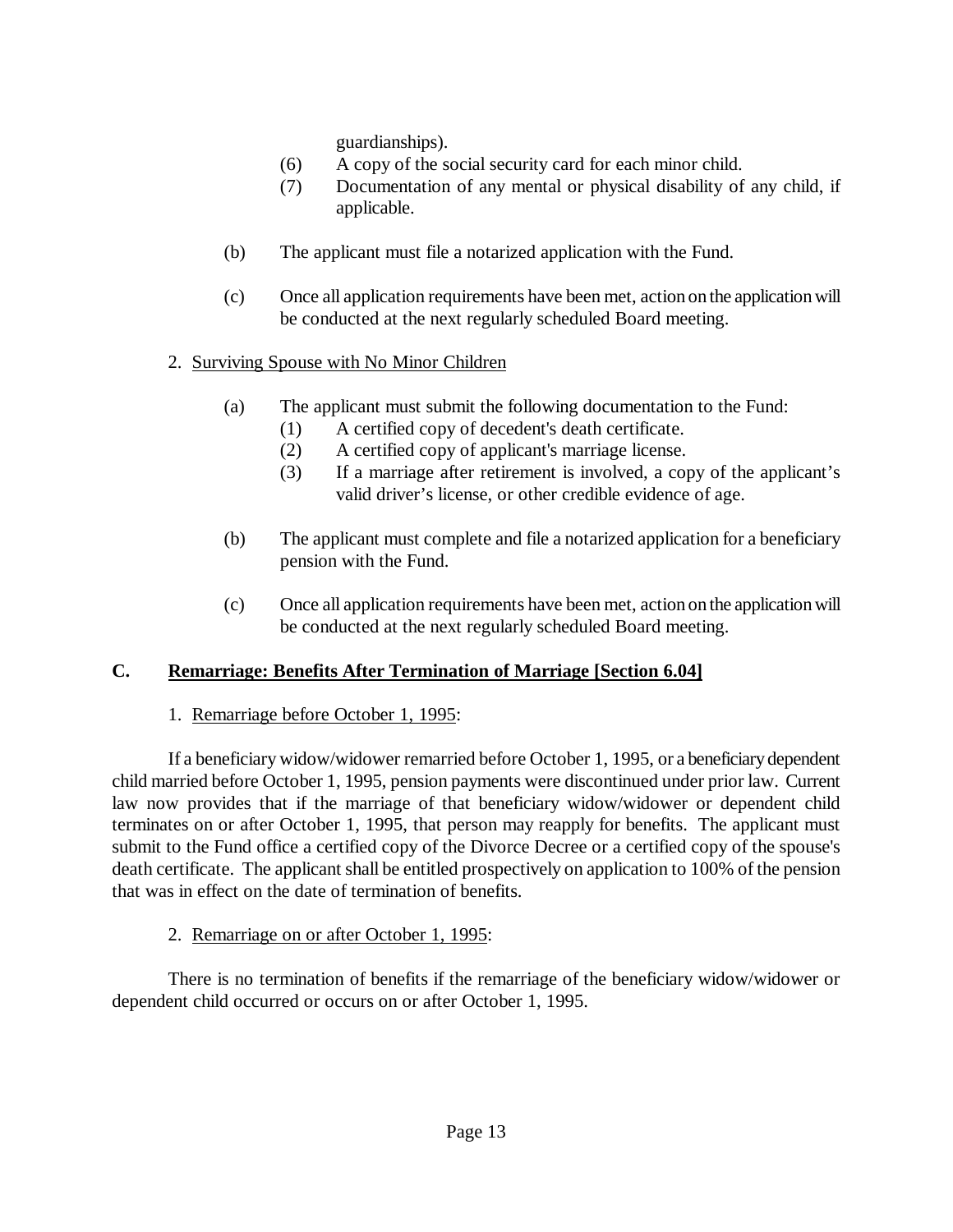# **D. Marriage Subsequent to Retirement [Section 6.08]**

A surviving spouse, whose status resulted from a marriage after the date of the retirement of the member that was less than 5 consecutive years in duration and immediately preceding the member's death, is entitled to a lump-sum death benefit in the amount of \$15,000. This benefit is not available to a surviving spouse if there are dependent children entitled to receive a death benefit.

# **E. Limitation on Benefits for Multiple Marriages [Section 6.07]**

A surviving spouse who has been married to more than one deceased member or retiree shall only be entitled to the highest death benefit pension payable by virtue of one marriage.

# **F. Benefits to Dependent Parents [Section 6.09]**

If a member or retiree dies leaving no spouse or child, but at the time of death had a surviving father and mother wholly dependent on that person for support, the mother and father are entitled to receive one-third of an annuity computed based on the decedent's Average Total Salary, the decedent's service credit, and the formula set out in Section 5.01 (f-1) of the Act, which is divided equally between the father and the mother. If there is only one surviving parent, the parent is entitled to one-fourth of such annuity.

An application for benefits must be accompanied by a copy of the deceased member's or retiree's tax return filed for the last year ending before the member's or retiree's death, or an explanation satisfactory to the Board of why the tax return cannot be provided. The Board retains the authority to fully investigate all claims based on total dependency. The ruling of the Board is final unless set aside or revoked by a court of competent jurisdiction.

# **G. Benefits to Estate [Sections 6.11 and 6.115]**

If an active member dies and does not leave any surviving beneficiaries, the estate of the deceased member is entitled to a death benefit payment from the Fund in an amount equal to the greater of (i) ten times the amount of the annual annuity computed in accordance with Section 5.01 (f-1) of the Act using the deceased member's service credit and Average Total Salary as of the date of death, or (ii) the refund of the member's contributions that were picked up by the municipality. If a retiree dies leaving no surviving beneficiaries, the estate of the retiree is entitled to a death benefit payment in an amount equal to ten times the amount of the annual annuity awarded by the Board effective on the retiree's date of retirement, less any retirement or disability payments and any lumpsum BackDROP payment which was paid to the retiree.

# **H. Benefits to Members Killed In the Line of Duty [Section 6.03]**

In the event a member is killed in the line of duty, the member's surviving spouse and dependent child or children are entitled to an annuity equal to the member's Total Salary as of the date of death. The pension will be divided between the surviving spouse and dependent child or children in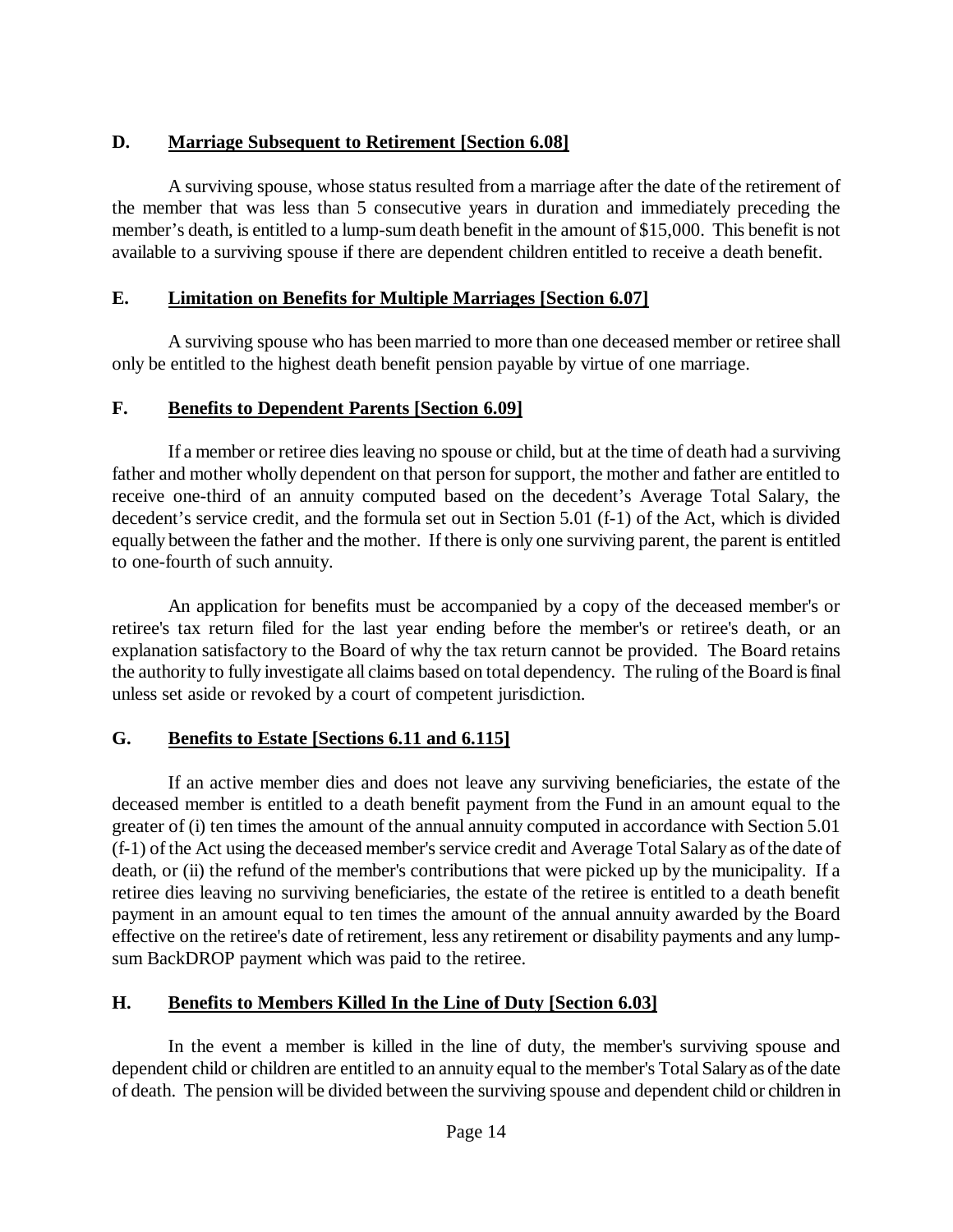accordance with Section 6.01 of the Act. A guardianship is required in the case of a minor child or children, and the benefits to any minor child terminate upon the child reaching eighteen years of age. The annuity is subject to the same cost-of-living adjustments that apply to pensions for service retirement. The benefits paid may be exempt from federal income taxation. Beneficiaries should consult a tax advisor in this regard.

In determining whether a member has been killed in the line of duty, the Board will consider whether the City of San Antonio recognizes the death as being in the line of duty, medical reports, and such other evidence deemed relevant by the Board.

# **V DENIAL OF BENEFITS**

An application for benefits will be reviewed by Fund staff, who will either determine that the application should be approved, the application should be denied, or that additional information is required from the applicant. The staff will advise the applicant of its determination. Final decisions on approval or denial of benefits are made by the Board. In the event that staff determines that an application should be denied, the applicant may request that the matter be taken up and considered by the Board by proceeding in the following manner:

## **A. Administrative Process [Section 3.02]**

1. The applicant shall contact the Fund office and request that the matter be scheduled for consideration by the Board.

2. The applicant shall provide any additional documentation or other information requested by the staff pertaining to the claim.

3. As soon as administratively feasible, the applicant's request for Board determination shall be placed on the agenda for consideration by the Board at a regular or special meeting, and staff shall provide notification to the applicant in writing of the date, time and location of the meeting.

4. The applicant may be represented at the Board meeting by legal counsel at the applicant's expense.

5. The presiding officer of the Board has broad authority to issue subpoenas to witnesses to appear and provide sworn testimony on matters involving benefits under the Act.

6. The Board or Fund staff will advise the applicant in writing of the Board's determination.

#### **B. Denial by Board - Rehearing**

In the event the Board rules unfavorably on the applicant's claim for benefits, the applicant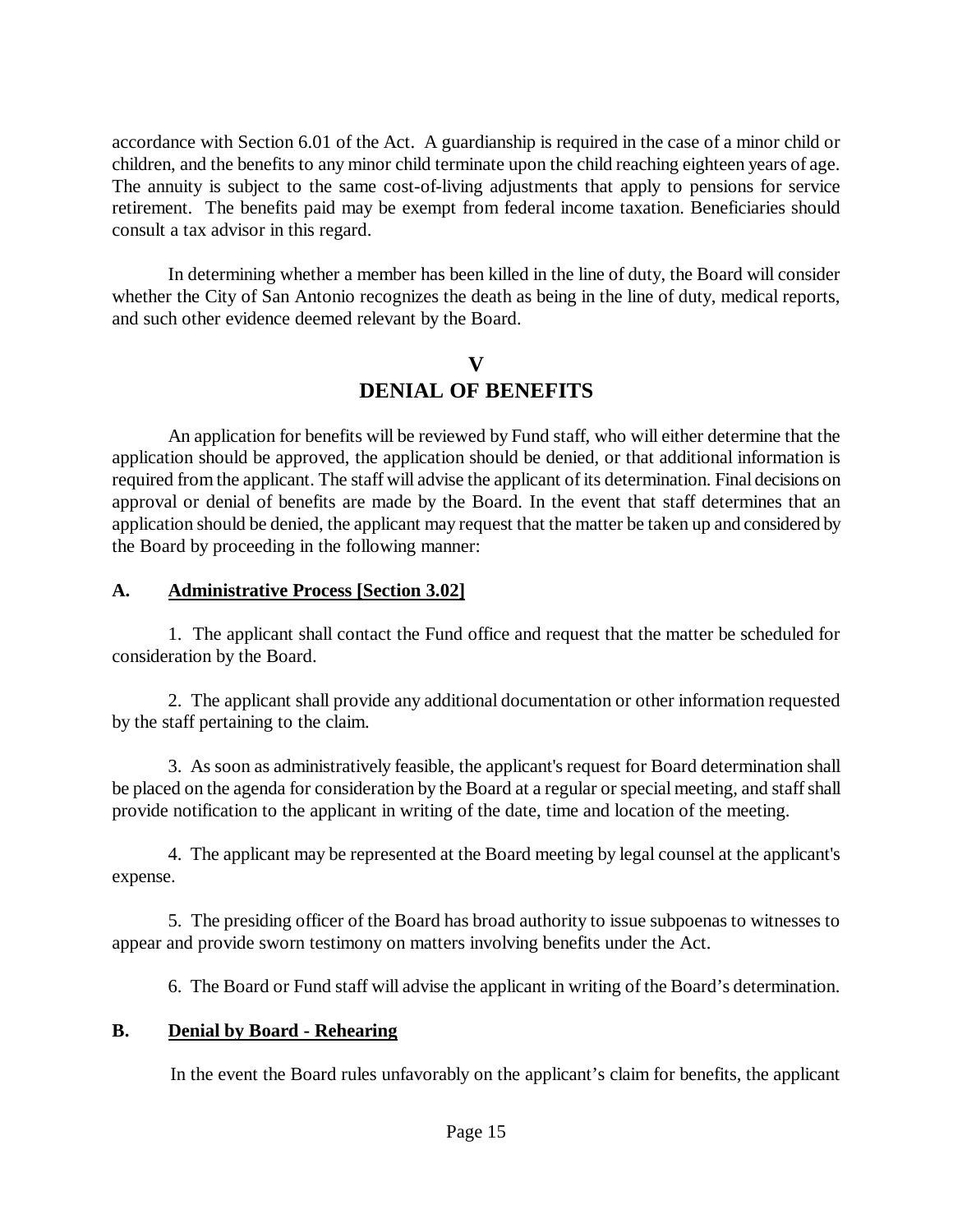may, within 30 days after the announcement of the denial of the claim, request in writing to the Fund that the Board formally reconsider the matter. The request should specify the reason(s) for which a rehearing is requested. The presiding officer of the Board will direct that the matter be placed on the agenda to be reconsidered by the Board only if it appears to such officer that the applicant will present new and compelling evidence not previously considered by the Board to support the applicant's claim. If the matter will be reconsidered by the Board, the procedures set out in Article V.A.3.- 6. above regarding notice to applicant and the conduct of the meeting will be applicable.

# **VI DISBURSEMENT OF 13TH AND 14TH PENSION CHECKS [Sections 5.11, 5.12 and 6.12]**

After the end of each fiscal year, the Board may (i) authorize the disbursement of a 13th monthly pension check for that year if the average annual yield on the Fund's investments exceeded the actuarial projections for the preceding five-fiscal-year period by at least 100 basis points, and (ii) authorize the disbursement of a 14th monthly pension check for that year if the average annual yield on the Fund's investments exceeded the actuarial projections for the preceding five-fiscal-year period by at least 300 basis points. The 13th and 14th pension checks are paid to each retiree and beneficiary entitled to receive a pension in the last month of the preceding fiscal year, and are in an amount equal to the pension check paid in that month. Retirees/beneficiaries entitled to receive less than one year of benefits for the preceding fiscal year will receive a prorated check. Authorization of a 13th or 14th check for any year is subject to the discretion of the Board. Authorization for one year does not obligate the Board to authorize a 13th or 14th check for any other year.

# **VII COST OF LIVING ADJUSTMENTS [Section 5.09]**

After the end of each calendar year the Board increases all annuities based on the percentage increase in the Consumer Price Index for All Urban Consumers, U.S. City Average (CPI) commonly referred to as al Cost of Living Adjustment (COLA). The COLA adjustment for a retiree who retired during the previous calendar year is prorated based on full months retirement. All calculated COLA increases are rounded to the nearest one-tenth percentage point. There are three categories of Cost of Living Adjustments which apply to pensioners and beneficiaries, depending on the date of retirement, disability or death, as follows:

| <b>Before</b> | Member's retirement, disability or death before retirement occurred before        |
|---------------|-----------------------------------------------------------------------------------|
| $8/30/71$ :   | August 30, 1971 - member or beneficiary will receive 100% of the CPI<br>increase. |
| After 8/30/71 | Member's retirement, disability or death before retirement occurred on or         |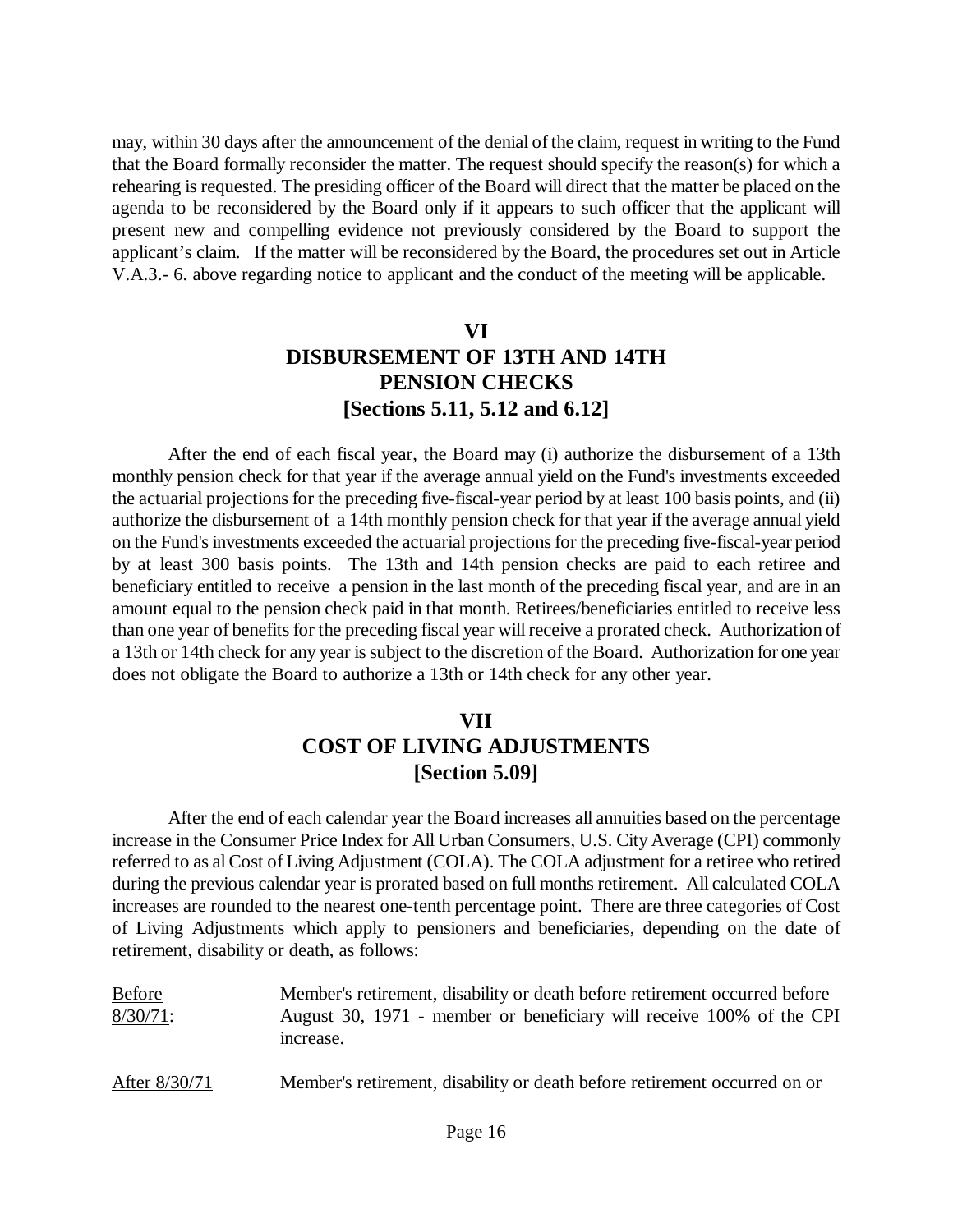| and Before $10/1/99$ : | after August 30, 1971, but before October 1, 1999 - member or beneficiary<br>will receive:                                                                                  |
|------------------------|-----------------------------------------------------------------------------------------------------------------------------------------------------------------------------|
|                        | (1) If the increase of the CPI is 8% or less, 100% of the CPI increase; or                                                                                                  |
|                        | (2) If the increase of the CPI is more than 8%, 100% of the CPI increase up to<br>and including 8%, and 75% of the CPI increase in excess of 8%.                            |
| After $10/1/99$ :      | If the member's retirement, disability, or death before retirement occurred on<br>or after October 1, 1999 - member or beneficiary will receive 75% of the CPI<br>increase. |

For example, assume that the CPI increase for calendar year 2009 is 4.5%. if you retired in 2000, effective January 1, 2010 you will receive a COLA equal to 75% of 4.5%, or 3.4%. If you retired in 1988, effective January 1, 2010 you will receive a COLA equal to 4.5%. Assume that the CPI increase for calendar year 2009 is instead 9.75%. If you retired in 2000, effective January1, 2010 you will receive a COLA equal to 75% of 9.75%, or 7.3%. If you retired in 1988, effective January1, 2010 you will receive a COLA calculated as follows:

 $COLA = 8\% + [75\% \ X (9.75\% - 8\%)] = 9.3\%$ 

# **VIII EXCESS BENEFIT PLAN [Section 8.01]**

Effective October 1, 1997, a separate, non-qualified, unfunded excess benefit plan exists outside the Fund. This plan is intended for very limited situations that apply only to highly compensated employees.

An excess benefit participant is any member whose retirement benefits exceed the maximum benefit allowable under the United States Internal Revenue Code of 1986. As permitted under Section 415(m) of IRS regulations, this plan is intended to be a "qualified governmental excess benefit arrangement."

A member eligible to receive benefits under the excess benefit plan will receive an amount equal to the lesser of:

- (1) the member's unrestricted benefit less the maximum benefit; or
- (2) the amount by which the member's monthly benefit from the Fund has been reduced because of limitations by IRS.

In the case of the death of an excess benefit participant whose spouse, dependent child, or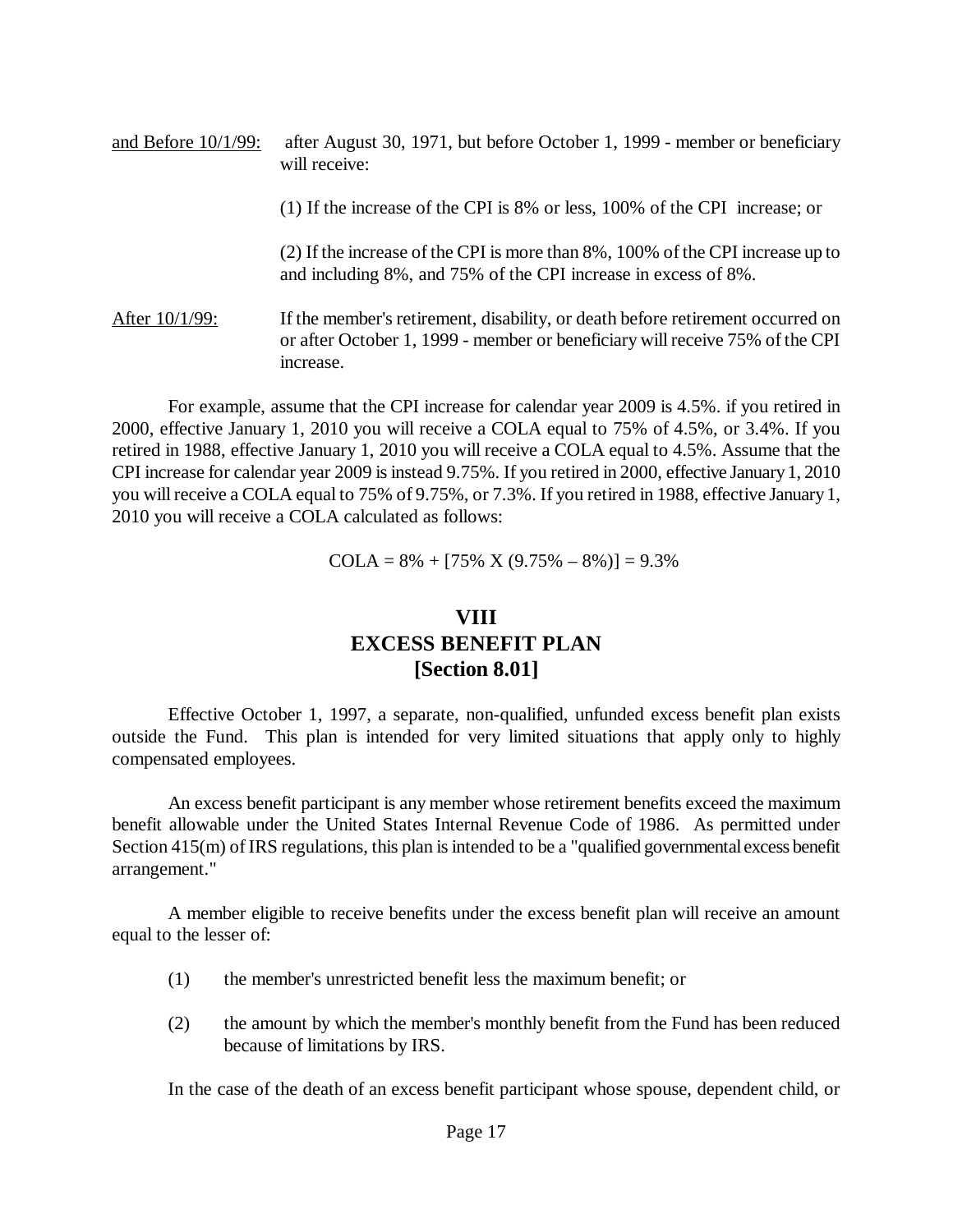dependent parent is entitled to pre-retirement or post-retirement death benefits under the Fund, the spouse, dependent child, or dependent parent is entitled to a monthly benefit under the excess benefit plan equal to the benefit determined by the Fund's dependent's benefits without regard to the limitations under IRS rules, less the maximum benefit.

Benefits payable under the Excess Benefit Plan will be paid at the same time and in the same manner as the benefit would have been paid from the Fund. The Board shall administer the excess benefit plan with the same rights, duties and responsibilities as the Board has for the Fund.

The City will make separate contributions to the Fund and to the Excess Benefits Plan that totals the amount that satisfies the obligation to the eligible member. City contributions made to provide retirement benefits under the Excess Benefit Plan may not be commingled with the money of the Fund.

# **IX REFUND OF CONTRIBUTIONS [Section 4.07]**

A member who has contributed to the Fund for less than twenty years, and who resigns from employment as a police officer or fire fighter for reasons other than to obtain a disability pension or is terminated, may apply for a refund for only those contributions which he or she has made. Contributions will be refunded without interest.

A person who has vested, or who terminates employment to obtain a disability pension from the Fund, is not entitled to a refund of contributions. A person's acceptance of a refund pursuant to the Act precludes that person from obtaining any other right or benefit under the Act.

# **X MISCELLANEOUS PROVISIONS**

#### **A. Common Law Marriages [Section 6.06]**

Common-law marriages are not recognized under the Act and benefits may not be granted to common-law spouses as beneficiaries unless a declaration of informal marriage is made prior to the member's death pursuant to the provisions of the Texas Family Code. A declaration should be prefiled (before death) by the member with the Fund office, and any changes should be reported to the Fund office.

# **B. Mentally and Physically Dependent Children [Section 6.02(j)]**

A dependent child who is so mentally or physically disabled as to be incapable of being selfsupporting to any extent, if otherwise qualified, and regardless of age, has the rights of a child under eighteen (18) years of age. Further, any pension paid to any mentally or physically disabled child or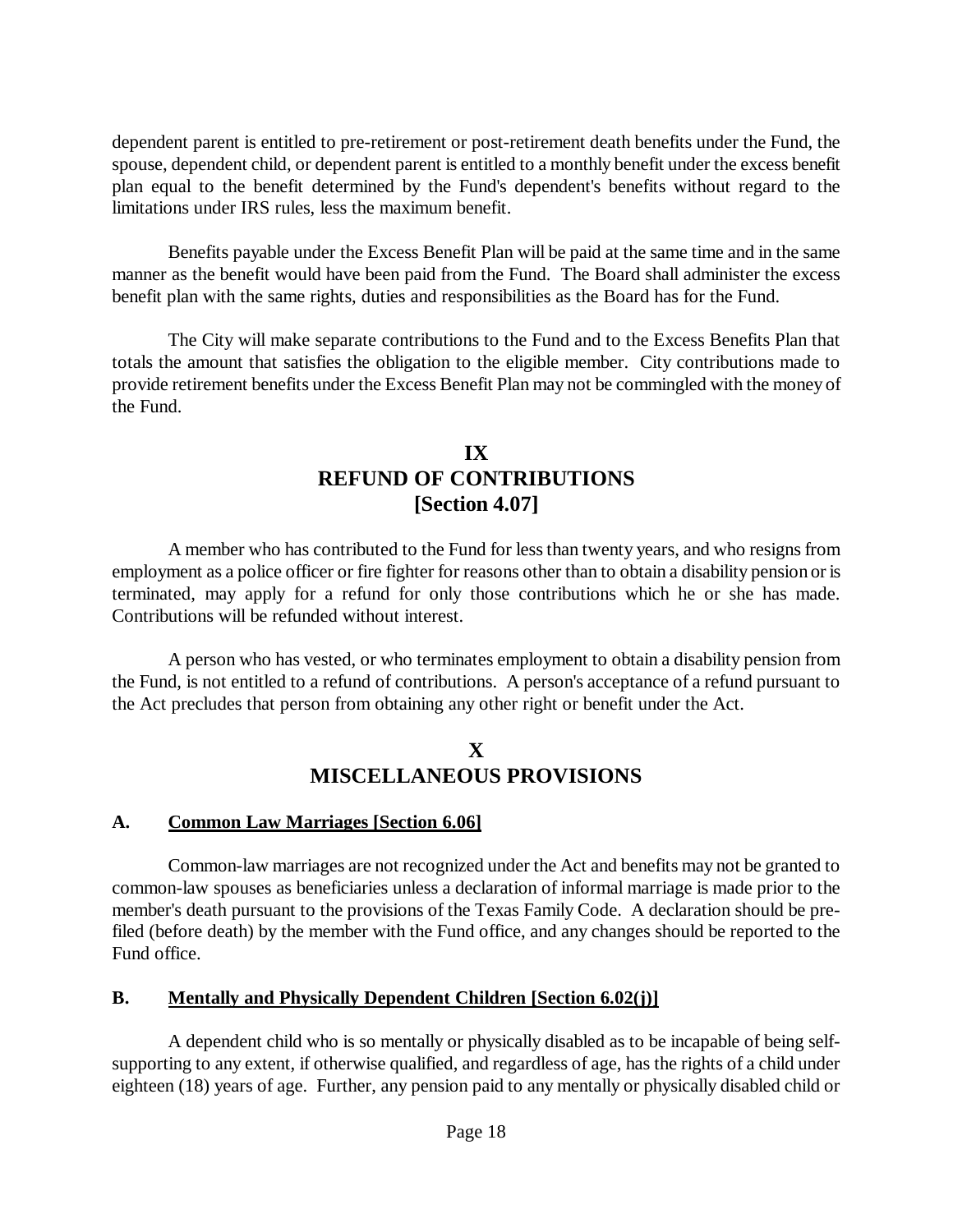children may be reduced by the amount received from any state aid, including Medicaid, or any state funded assistance, regardless of whether or not the funds were made available to the state by the federal government.

## **C. Family and Medical Leave Act [Section 4.02]**

A member who takes approved unpaid leave as provided by the Family and Medical Leave Act can make voluntary contributions for the leave period in the same amount that the member would have paid if the member had not taken the leave. These voluntary contributions must be made no later than the 30th day after the date the member returns from that leave. Failure to make voluntary contributions within the time noted will result in the member losing all credit toward the member's retirement pension for said unpaid leave period.

# **D. Uniformed Service [Section 4.03]**

A member who enters any uniformed service of the United States and complies with the requirements of the Uniformed Services Employment and Re-employment Rights Act must file with the Fund, not later than the ninetieth (90th) day after the date of the member's reinstatement to an active status in the fire or police department, a written statement of intent to pay into the Fund an amount equal to what the member would have paid if the member had remained in active status in the department during the period of the member's absence in uniformed service.

This payment to the Fund must be made in full within an amount of time equal to three times the amount of time the member was absent, except that the maximum period for payment may not exceed five years. If the member fails to comply with the requirements, the member shall lose all credit towards the member's retirement pension for the length of time the member was engaged in uniformed service.

# **XI ADMINISTRATIVE INFORMATION**

# **A. Payroll Deductions**

#### 1. Insurance

All deductions such as medical insurance premiums, life insurance, etc., must be initiated by the applicant and require a signed Deduction Authorization form. Any change or cancellation of a deduction may be conducted by mail or in person. A self-addressed stamped envelope will be provided by the Fund. Any changes should be made during the first week of the month. Changes received after the first week of the month will be processed the following month.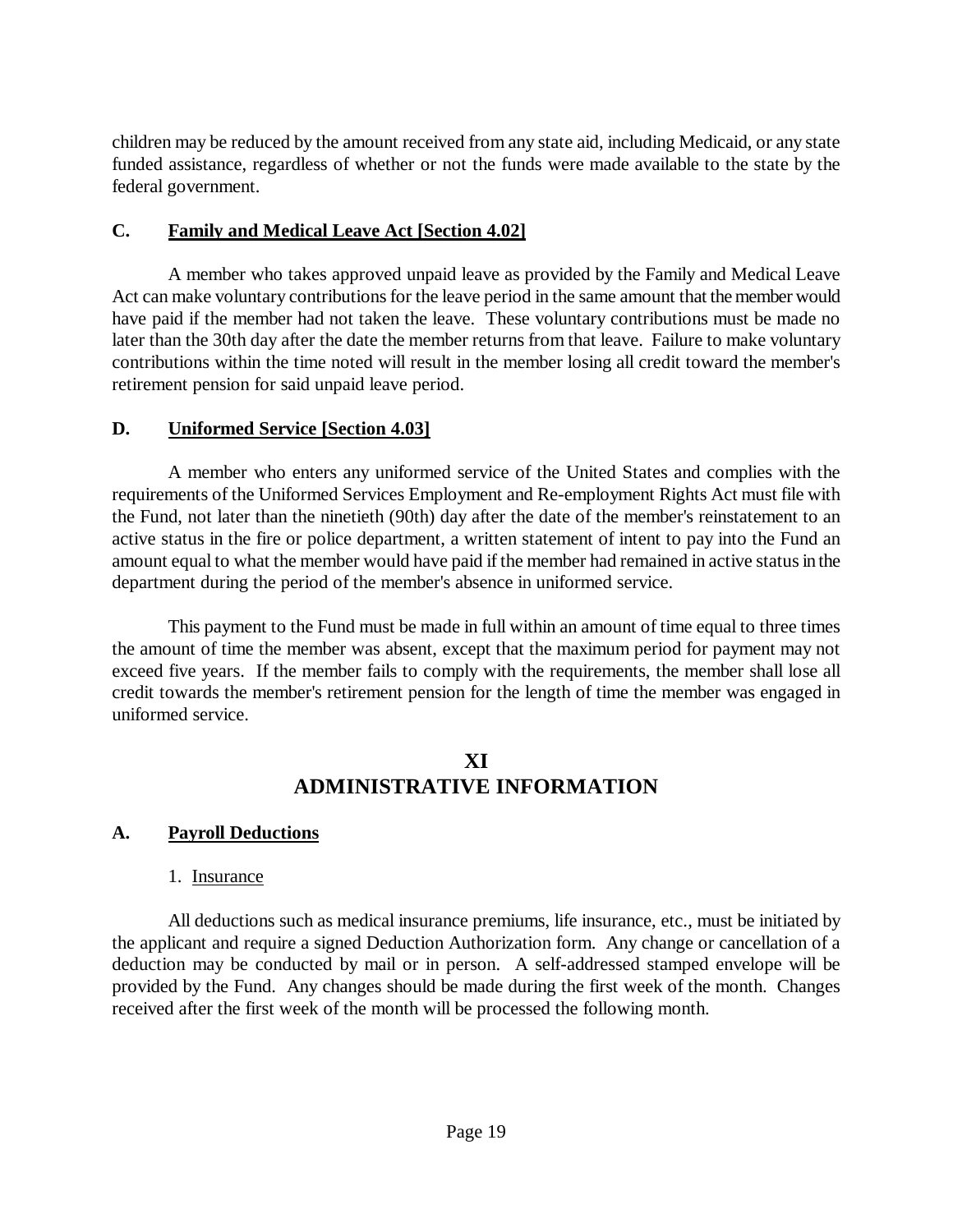# 2. Income Tax

Under most circumstances, a retirement pension is taxable income. The Fund staff will assist members in completing an IRS Form W-4P to determine the amount of withholding for federal income tax purposes. In some cases, cost of living increases do not automatically increase the withholding amount. A new Form W-4P must be submitted to initiate a change. The Fund staff mails all pensioners an IRS Form 1099R – Distributions from Pensions, Annuities, Retirement and Profit-Sharing Plans, IRAs, Insurance Contracts, etc. in January of each year.

# 3. Deferred Compensation (457 Plan)

All questions concerning a member's interest in the City of San Antonio's 457 Plan should be directed to the City's Finance Department or to the appropriate Deferred Compensation Carrier. The Fund has no involvement in the administration of that Plan.

# **B. Direct Deposit**

All pensioners, beneficiaries and other payees must provide the Fund with bank depository information so that benefit payments can be disbursed by direct deposit [Section 3.03(c)]. A voided check contains the pertinent information required by the Fund. Also, a Direct Deposit form must be completed. The direct deposit takes effect immediately on the first benefit payment and continues for each monthly payment. The direct deposit is electronically transferred to the depository institution and a non-negotiable facsimile of a check showing the amount of the deposit is mailed to your home address every month.

# **C. Change of Address and/or Status**

Active members and retirees should immediately notify the Fund of any status changes such as a marriage, divorce, or death of a spouse. Retirees, beneficiaries, and other payees should immediately notify the Fund in writing of any change of address.

# **D. Beneficiary Designation**

Members of the Fund cannot designate any beneficiary for the purpose of receiving death benefits. Such beneficiaries are determined exclusively under the provisions of the Act. Benefits are awarded to eligible widows/widowers, children, wholly-dependent parents, and member or retiree estates under Sections 6.01 through 6.14 of the Act.

# **E. Qualified Domestic Relations Orders**

At its December, 2008 regular meeting the Board of Trustees adopted a Qualified Domestic Relations Order (QDRO) Policy which became effective on January 1, 2009. Under the new QDRO Policy the Fund is able to pay retirement benefits that are divided by a Court in a divorce action directly to the retiree and the retiree's former spouse in accordance with the division ordered by the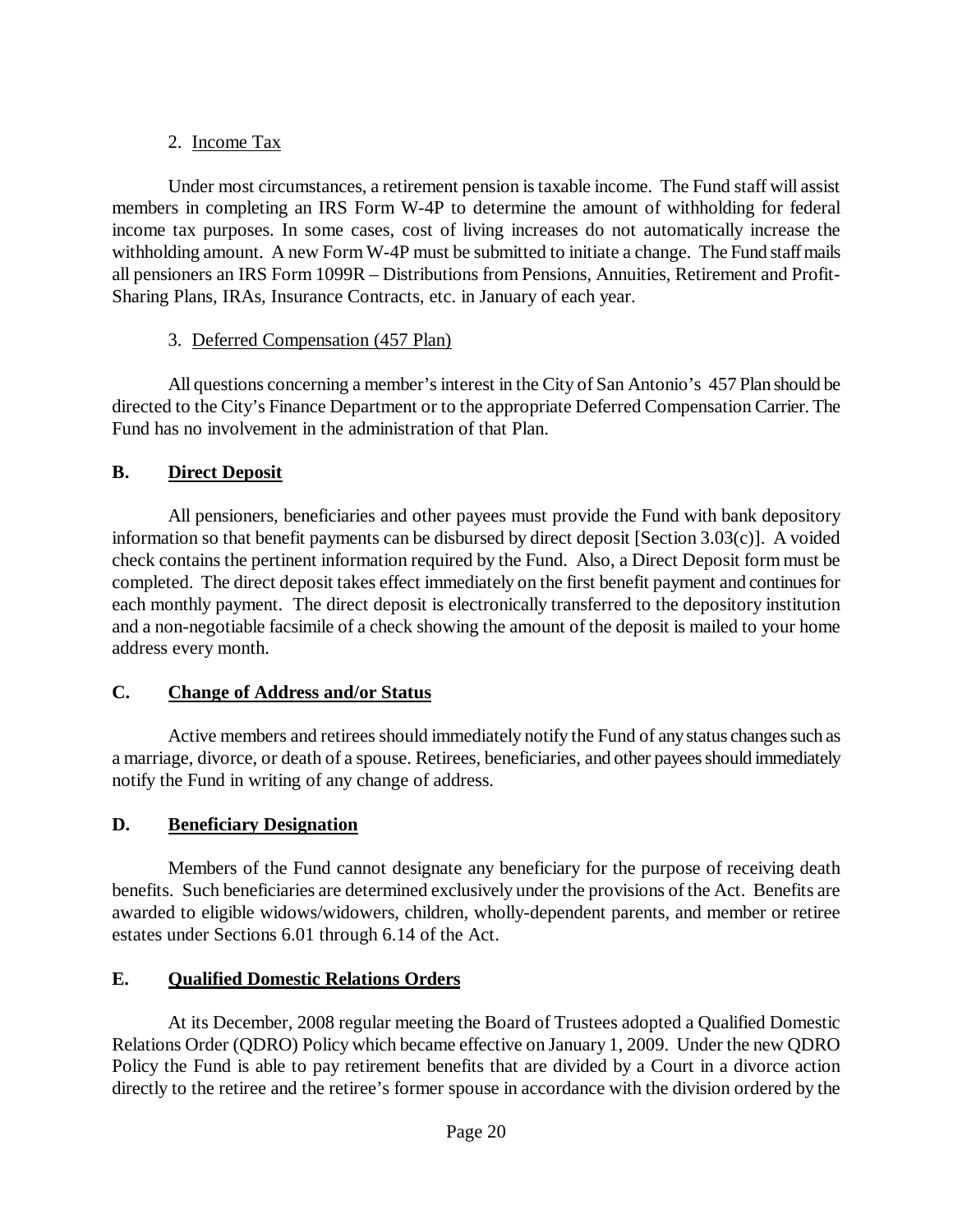Court. The new QDRO Policy is designed to simplify and streamline the process involved when retirement benefits are divided upon divorce. Attorneys who represent individuals in divorce actions on a regular basis are usually generally knowledgeable about QDRO's and how they need to be addressed in connection with the division of the community estate of the parties. It is important that any active member or retiree involved in a divorce action have their attorney contact the Fund office early on in the process. Fund staff or counsel will provide the necessary forms and information to assure that the divorce decree or property settlement agreement contains the appropriate language that conforms to the Fund's QDRO Policy.

The treatment of pension benefits in divorce proceedings is a complex subject. The parties involved and their attorneys frequently have numerous questions about various aspects of the process. The Fund staff and its legal advisors are available to assist in this regard should the need arise.

# **F. Overpayment of Benefits [Section 3.03(d)]**

In the event of an overpayment of benefits by the Fund, subsequent benefits maybe reduced in order to offset the excess amount paid. If no subsequent benefits are planned, then the Fund may recover the overpayment in any manner that other debt is recovered. The Fund must follow the procedures for recovery of overpayments mandated by Section 802.1024 of the Texas Government Code.

# **G. Robert's Rules of Order**

Unless otherwise required under the Act, all meetings of the Board of Trustees and its various Committees are conducted in accordance with Robert's Rules of Order.

#### **Exhibits: I: Guardianships**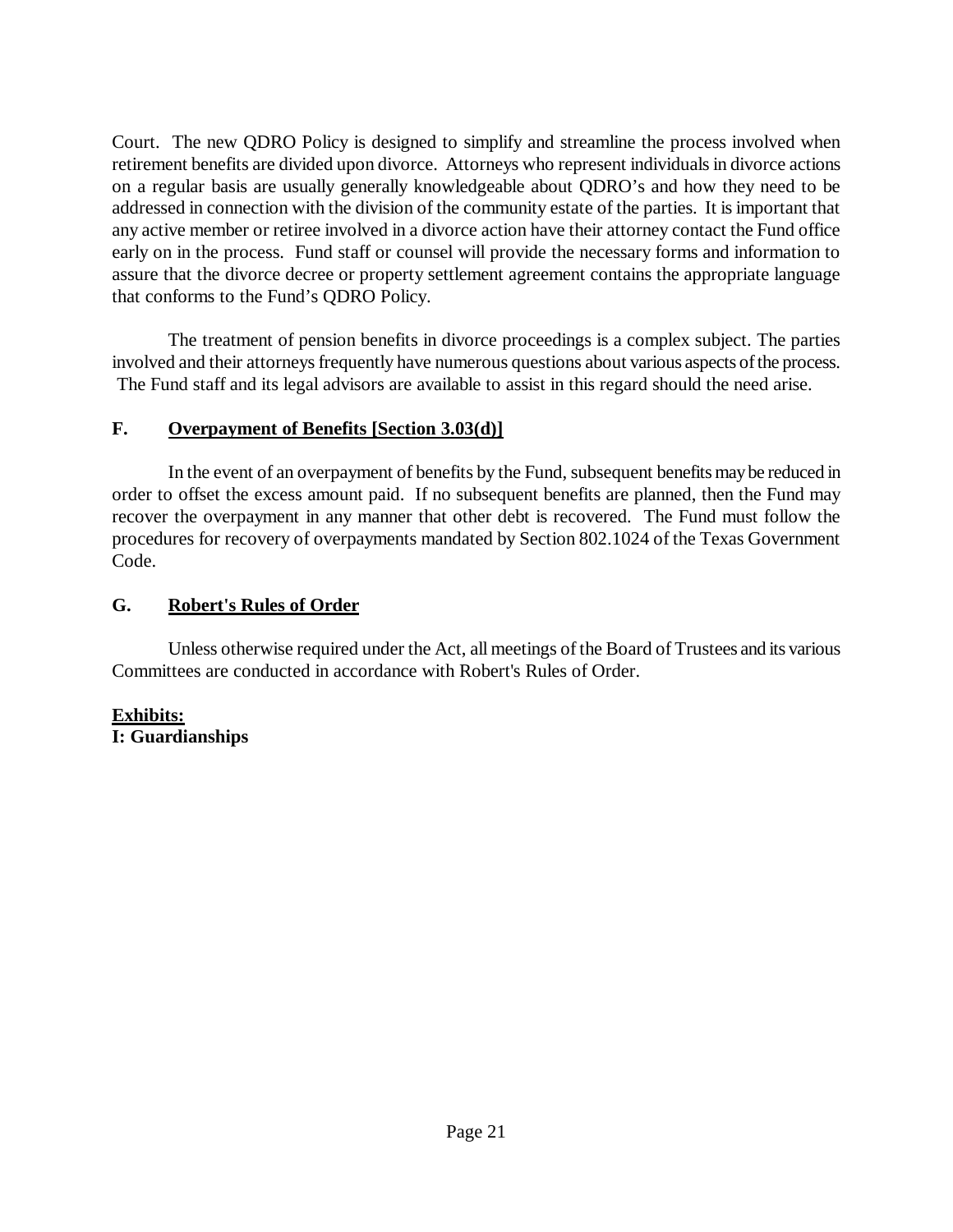# **EXHIBIT I**

# **Guardianships**

# **Benefits to Children of Deceased Members**

#### **When is a guardianship required under the Act?**

Section 6.02 of the Act provides for a death benefit in the form of an annuity to surviving spouses and dependent children of deceased members and retirees. The benefit is allocated as follows: 25% to the dependent children and 75% to the surviving spouse. Section 6.13 of the Act mandates that the payment to a minor child be either (i) paid to a guardian of the *estate* (property) of the child, or (ii) accrued by the Fund and paid to the child upon reaching age eighteen. While a parent is considered the "natural guardian" of his or her child (guardian of the person), a parent is not legally the guardian of the *estate* of the child unless and until the parent is appointed as guardian of the estate by court order. The guardian of a child's estate has the legal right to manage the assets of the child in accordance with the provisions of the Texas Probate Code.

#### **Why does the Act require that a guardian of the estate be appointed?**

A guardianship of the estate is required in order to protect the property interests of the child. The guardian is required by law to act in best interests of the child, and may not utilize the funds or other assets of the child except as authorized by the court. The guardianship significantly reduces the likelihood that the assets of the child will be misused or misappropriated, whether intentionally or unintentionally. A guardianship also protects the Fund from liability in the unlikely event that the funds of the child are not adequately protected.

#### **What is the Fund's role in the guardianship process?**

The Fund's role is limited to providing the surviving spouse with general information regarding guardianships. Establishing a guardianship is a legal proceeding, and the Fund strongly recommends that an attorney experienced in guardianship matters be consulted. The Fund will, subject to Board approval, provide reimbursement to a surviving spouse for attorneys fees incurred in establishing the guardianship that are deemed reasonable by the Board. Once the guardianship is established, the Fund pays all benefits to which the child is entitled to the court appointed guardian.. The Fund has no control over how the funds are managed by the guardian. The administration of the guardianship is governed by the Probate Code and overseen by the court.

#### **Who becomes the child's guardian?**

In nearly all cases, the surviving spouse becomes the guardian. The law provides states that if one parent is deceased, the surviving parent is the natural guardian of the minor child and is entitled to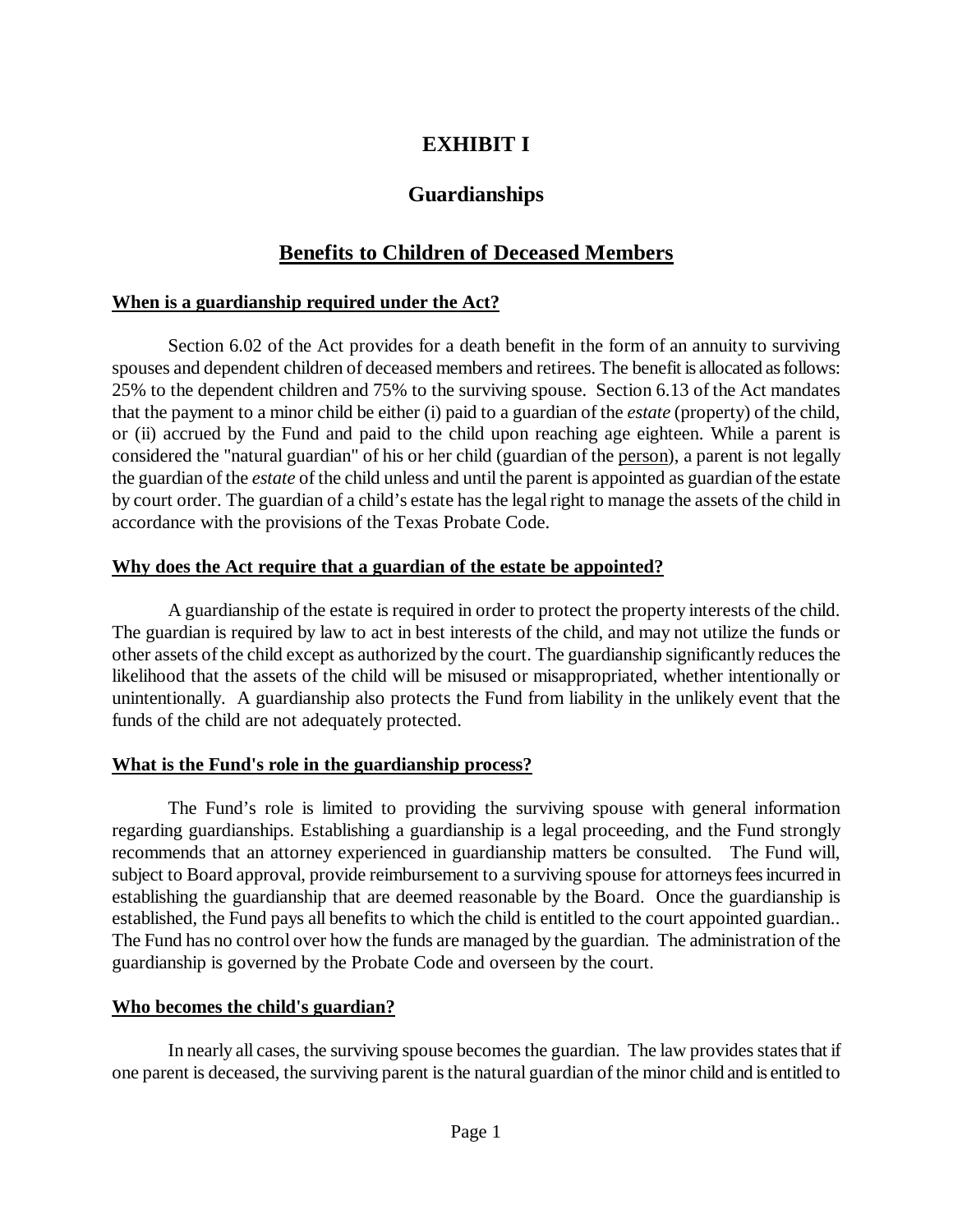be appointed guardian of the minor child's estate (Section  $676^1$ ).

## **What are the legal steps involved in establishing a guardianship?**

The following is a brief summary of the legal process involved in obtaining a guardianship:

1. Application: Section 682

The process begins with filling out an application for guardianship called a "Petition for Guardianship".

2. Filing the case: Section 621

The attorney will file the "Petition for Guardianship" with the county clerk.

3. Issuance of "Notice and Citation": Section 633

When an application for the creation of a guardianship is filed with the clerk of the court, the clerk is required to issue notice that the application for guardianship has been filed. The notice must contain the names of the applicant and the proposed ward (the child), and must cite all persons interested in the welfare of the proposed ward to appear at the time and place specified in the notice if they wish to contest the application. The Probate Code requires that the notice be personally served by an officer of the court on certain specified interested persons, and requires that other specified persons be sent a copy of the notice by registered or certified mail. The hearing on the application may not be held until the Monday following the tenth day after the completion of all required service of the notice and citation.

4. Appointment of an "Attorney Ad Litem" to represent the child: Sections 646, 647

In all proceedings for the appointment of a guardian, the court must appoint an attorney (called the "attorney ad litem") to represent the interests of the proposed ward. The attorney ad litem must be supplied with copies of all court records and is required to interview the proposed ward before the hearing.

5. Court Appearance/Hearing: Sections 643, 644

The court must find by clear and convincing evidence that it is in the proposed ward's best interest to have the court appoint a guardian and that the rights of

<sup>1</sup> *All section numbers refer to the Texas Probate Code.*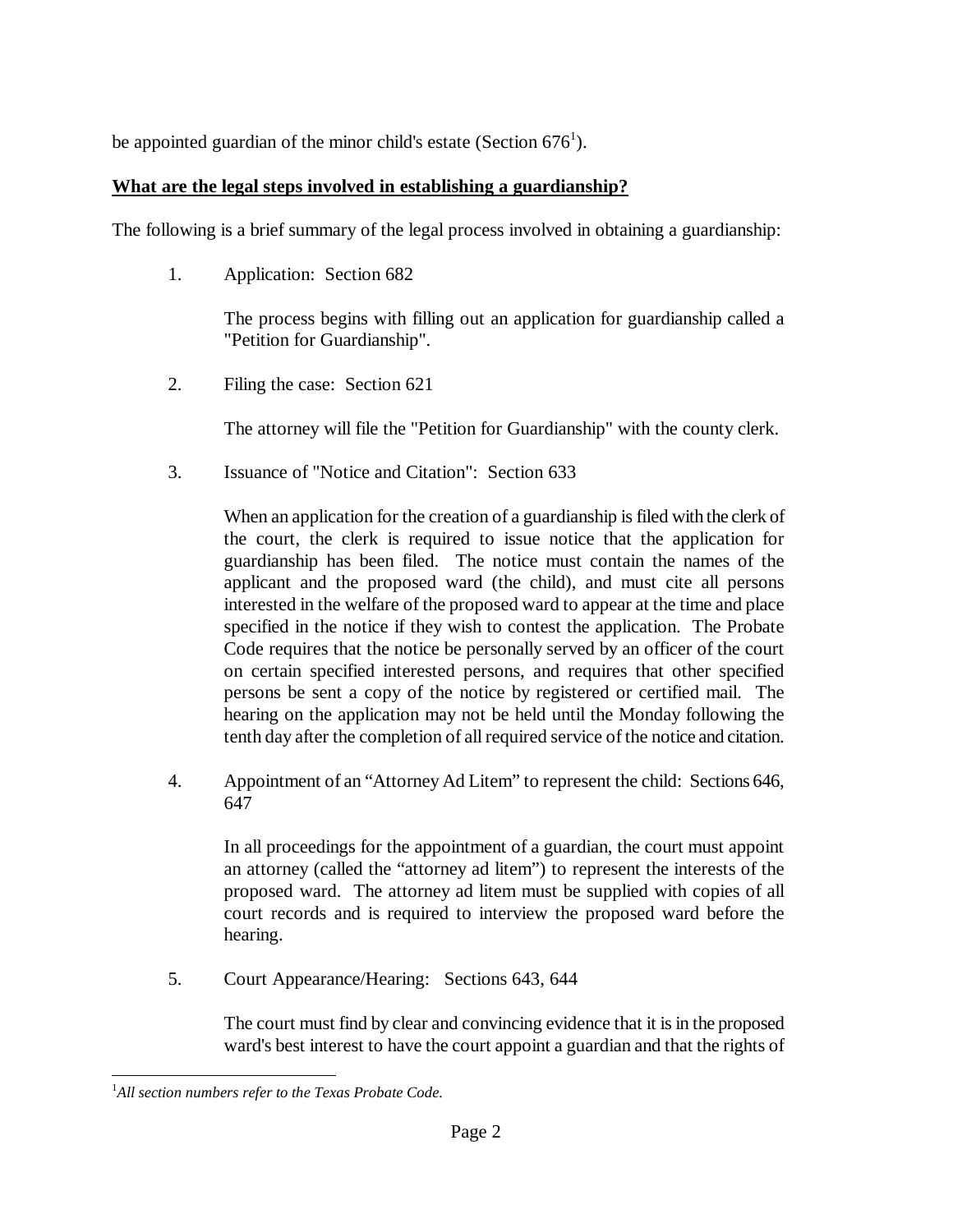the proposed ward or the proposed ward's property will be protected by the appointment of that guardian.

6. Order of the Court: Section 693

The court will then issue an order appointing the guardian and setting out the specific powers and duties of the guardian.

7. Bond: Section 702

The court is required to set a bond in an amount sufficient to protect the ward's estate. The bond requirement may not be waived.

8. Oath: Section 700

The guardian shall take an oath to "discharge faithfully the duties of guardian" of the child's estate.

9. Issuance of Letters of Guardianship: Section 659

When a person who has been appointed guardian has qualified as guardian by taking and filing the oath and giving any required bond, the court clerk will issue to the guardian a certificate ("letters of guardianship") stating the guardian was appointed and qualified, giving the date of the appointment, and the date the letters of guardianship expire. The letters of guardianship are effective for one year and four months after the date of issuance, after which the letters may be renewed by the clerk on the receipt and approval by the court of the guardian's annual accounting (see below).

10. Some courts will provide an information sheet or booklet outlining for newly appointed guardians their rights and responsibilities.

#### **What are the responsibilities of the guardian?**

The guardian of the estate of a minor is entitled to possess and manage all properties belonging to the child. In addition, the guardian is obligated to collect debts, rental, and claims due, to enforce all obligations in favor of the child, and to represent the child in legal actions. It is also the duty of the guardian of the estate to take care of and manage the estate as a prudent person would manage the person's own property. The "prudent person" concept implies that the conduct of the guardian must be judged by the standard of "reasonableness" -- meaning "that which a reasonable person would do." Finally, the guardian must also account for all estate receipts and expenditures. Section 768

#### **What are the reporting requirements placed on the guardian?**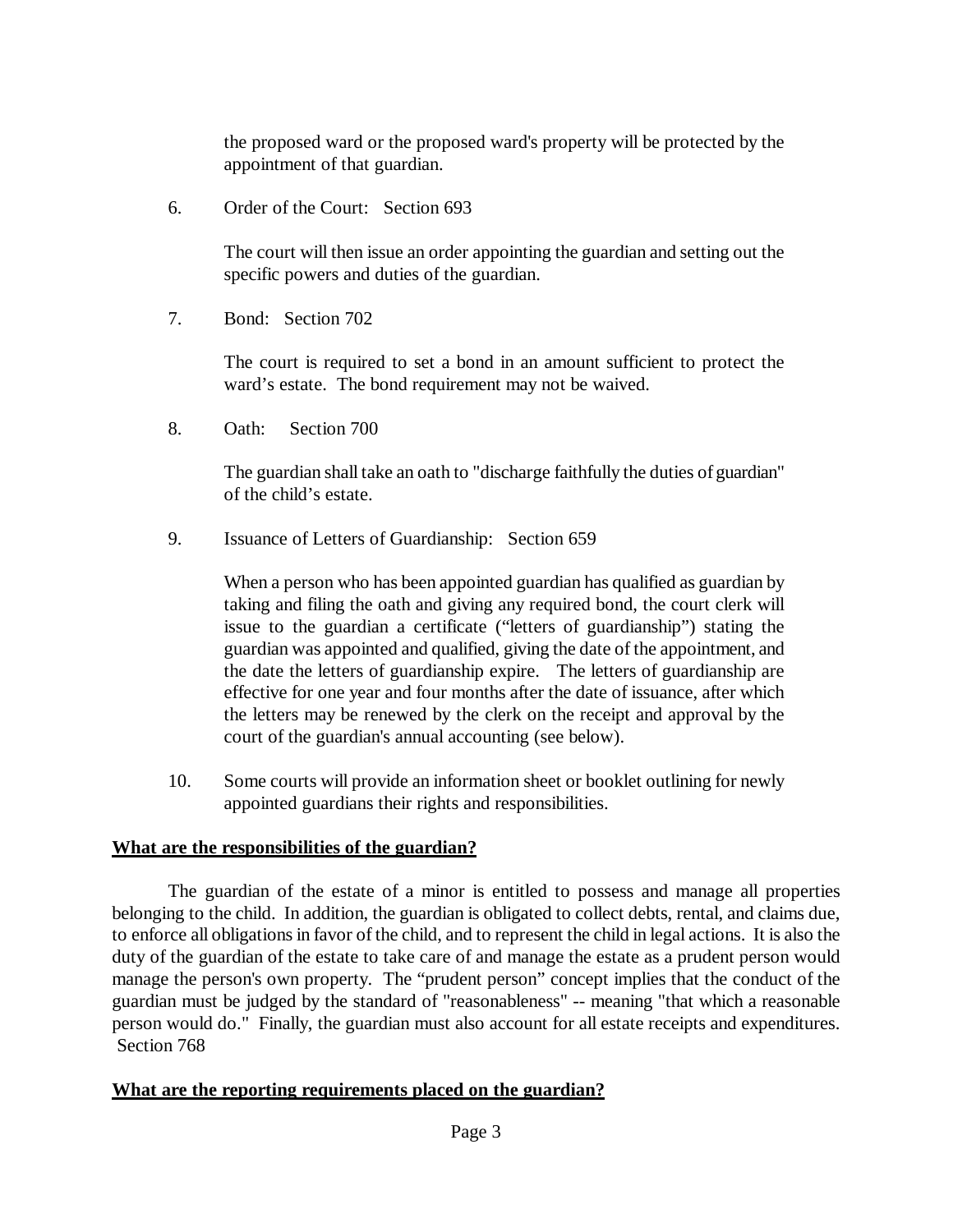The guardian must file an "annual accounting" of all receipts and expenditures in connection with the child's estate. The guardian of the estate must return to the court an exhibit in writing under oath setting forth a list of all claims against the estate that were presented to the guardian and a complete account of receipts and disbursements (within the period covered by the account). Section 741(a)

#### **May the reporting requirements be waived?**

The court may waive the requirement of annual accounts if the estate produces negligible or fixed income. The court may permit the guardian to receive the income and account for it when the guardianship is closed. Section 741(g)

#### **Can the guardian incur personal liability?**

A person managing a child's estate may be personally liable for dissipation or waste of the child's estate if the guardian fails to exercise the required degree of care (the "prudent person" concept). Sections 768, 855

#### **Are there limitations on the guardian's use of the child's benefits?**

The primary responsibility for support of a child is the parent's. If the parent is unable to support the child without "unreasonable hardship", then the funds placed in the guardianship may be used for the support, education, and maintenance of the child. Since the needs of children vary, the court is given great discretion to decide what expenditures are in the child's best interests. Section 777

#### **When is the guardianship terminated?**

The guardianship of a minor child terminates by law when the child reaches the age of majority (18). Section 694

#### **What is a Management Trust?**

A Management Trust is an arrangement authorized under the Probate Code whereby management of the assets of the ward's estate is turned over by the guardian to a trust company or the trust department of a bank (Sections 867-874). If a Management Trust is established, the institutional trustee, not the guardian, will be responsible for all investment decisions, court reports and accountings, distributions and other administrative functions. The amount of the bond required is typically much less when an institutional trustee is utilized. On the other hand, a trust company or bank will charge their customary fees for providing the necessary management services. If, however, the value of the trust's principal is \$50,000 or less, the court may appoint a person other than a financial institution to serve as trustee. Under this scenario it is possible for the surviving parent to serve as trustee of the Management Trust. A key feature of a Management Trust is that the trustee